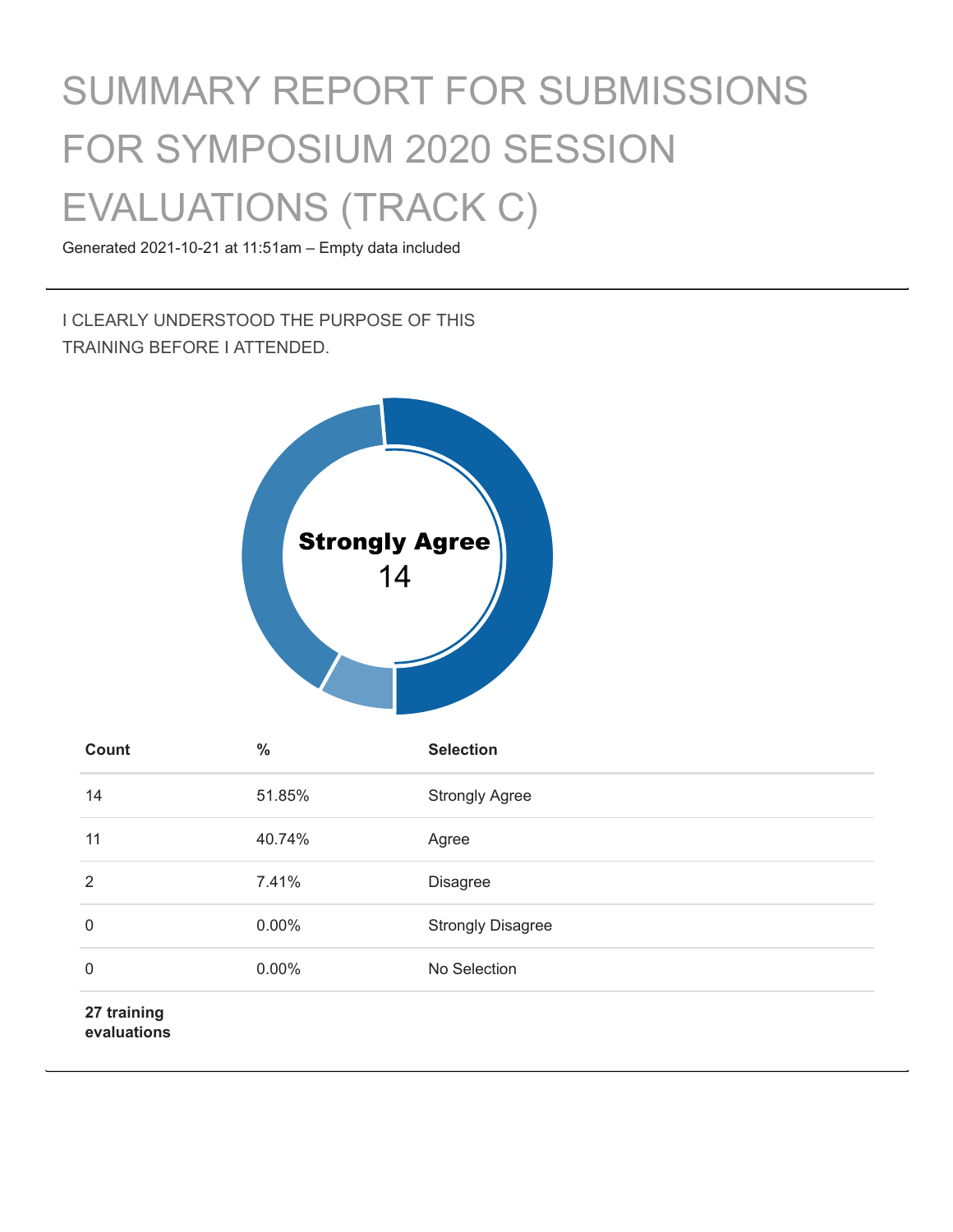THE FACILITATOR WAS KNOWLEDGEABLE ABOUT THE TOPIC.



| <b>Count</b>               | $\frac{0}{0}$ | <b>Selection</b>         |
|----------------------------|---------------|--------------------------|
| 24                         | 88.89%        | <b>Strongly Agree</b>    |
| 3                          | 11.11%        | Agree                    |
| 0                          | 0.00%         | <b>Disagree</b>          |
| 0                          | 0.00%         | <b>Strongly Disagree</b> |
| $\mathbf 0$                | 0.00%         | No Selection             |
| 27 training<br>evaluations |               |                          |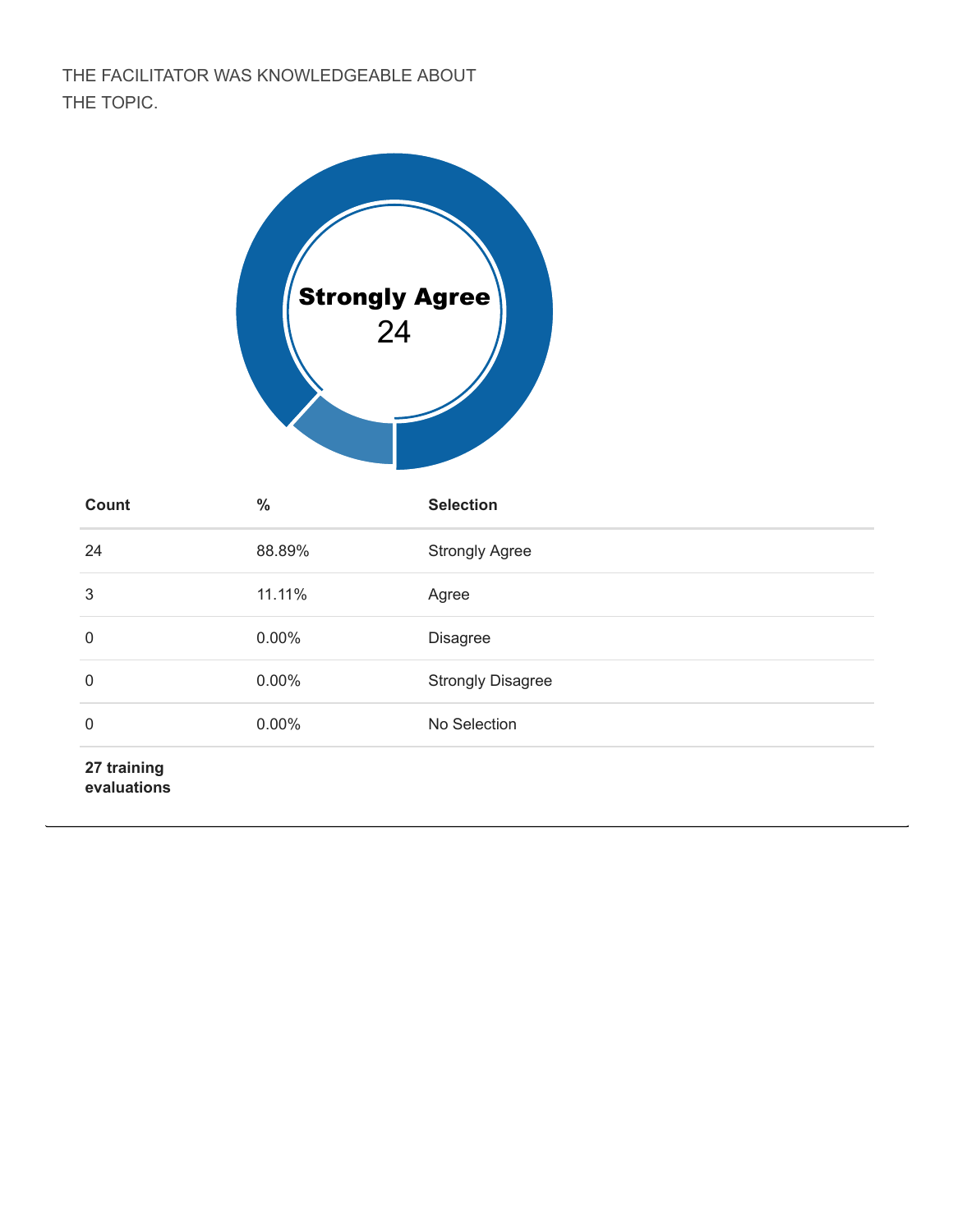## THE PRESENTATION STYLE FIT THE NEEDS OF THE GROUP.



| Count                      | $\frac{0}{0}$ | <b>Selection</b>         |
|----------------------------|---------------|--------------------------|
| 22                         | 81.48%        | <b>Strongly Agree</b>    |
| 5                          | 18.52%        | Agree                    |
| 0                          | 0.00%         | <b>Disagree</b>          |
| 0                          | 0.00%         | <b>Strongly Disagree</b> |
| $\mathbf 0$                | 0.00%         | No Selection             |
| 27 training<br>evaluations |               |                          |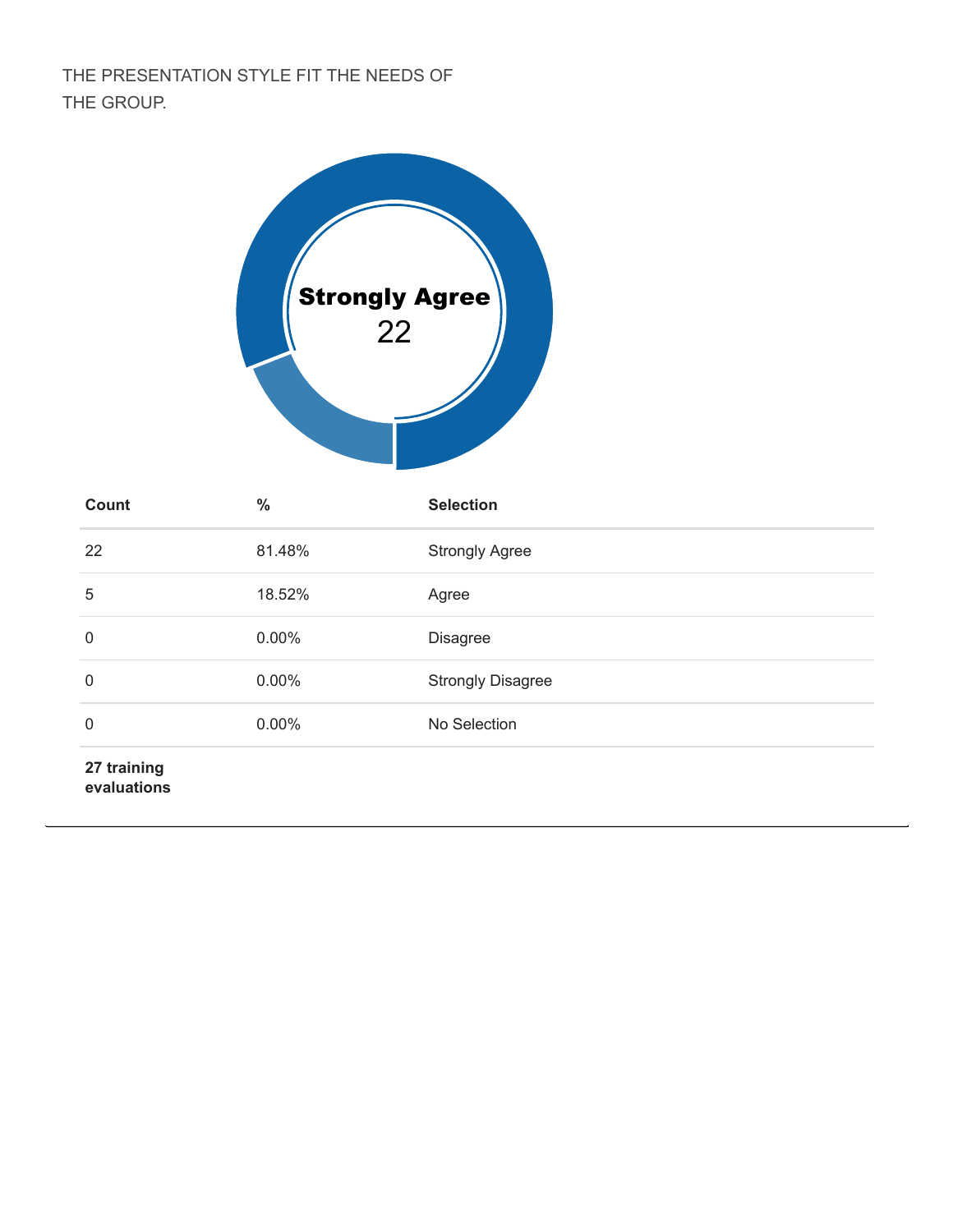### THE TRAINING HELD MY INTEREST.



| Count       | $\frac{0}{0}$ | <b>Selection</b>         |
|-------------|---------------|--------------------------|
| 20          | 74.07%        | <b>Strongly Agree</b>    |
| 7           | 25.93%        | Agree                    |
| 0           | 0.00%         | <b>Disagree</b>          |
| 0           | 0.00%         | <b>Strongly Disagree</b> |
| 0           | 0.00%         | No Selection             |
| 27 training |               |                          |

**evaluations**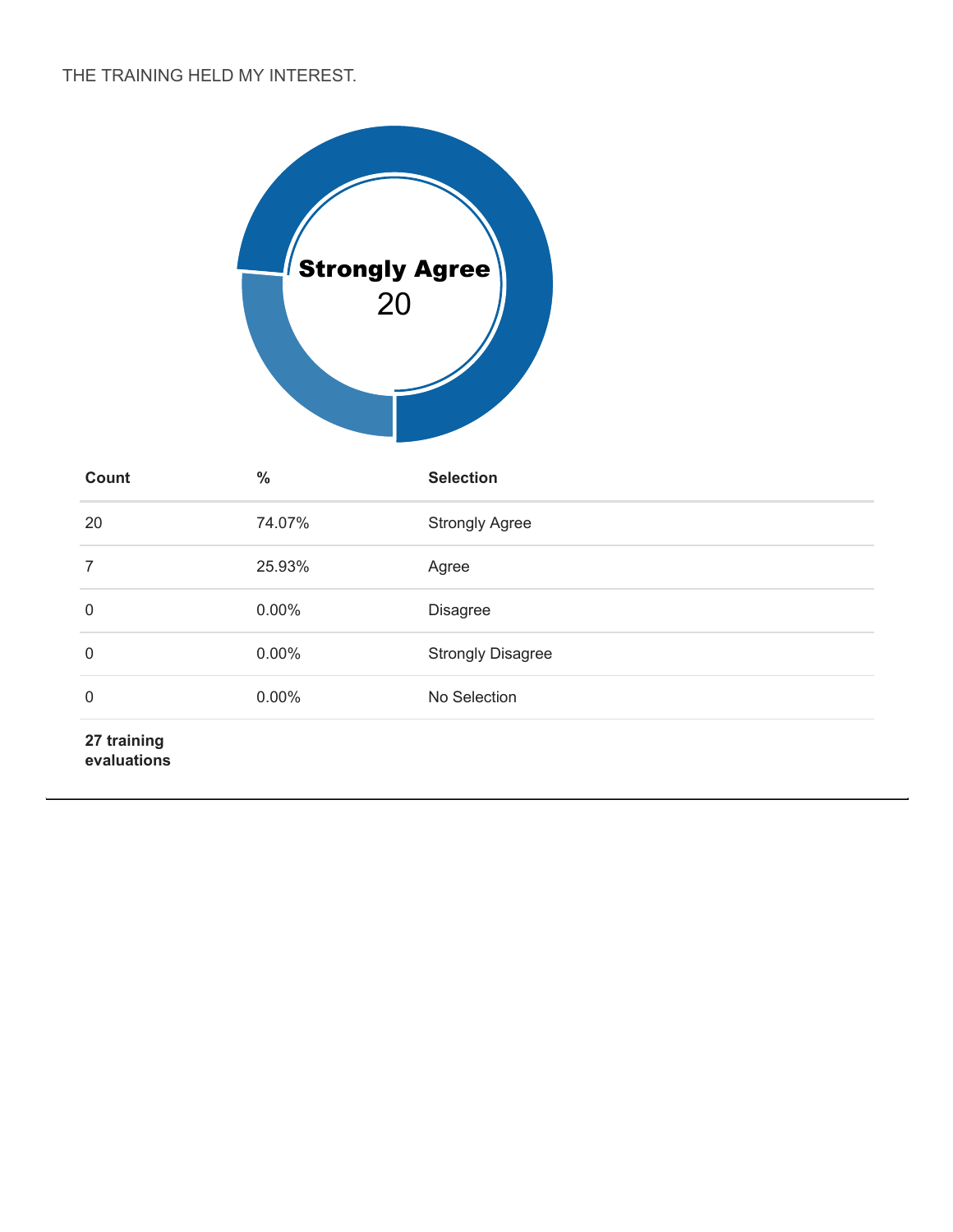## I ACQUIRED KNOWLEDGE OR SKILLS RELEVANT TO MY WORK.



| <b>Count</b>               | $\frac{0}{0}$ | <b>Selection</b>         |
|----------------------------|---------------|--------------------------|
| 20                         | 74.07%        | <b>Strongly Agree</b>    |
| 7                          | 25.93%        | Agree                    |
| 0                          | 0.00%         | <b>Disagree</b>          |
| $\mathbf 0$                | 0.00%         | <b>Strongly Disagree</b> |
| $\mathbf 0$                | 0.00%         | No Selection             |
| 27 training<br>evaluations |               |                          |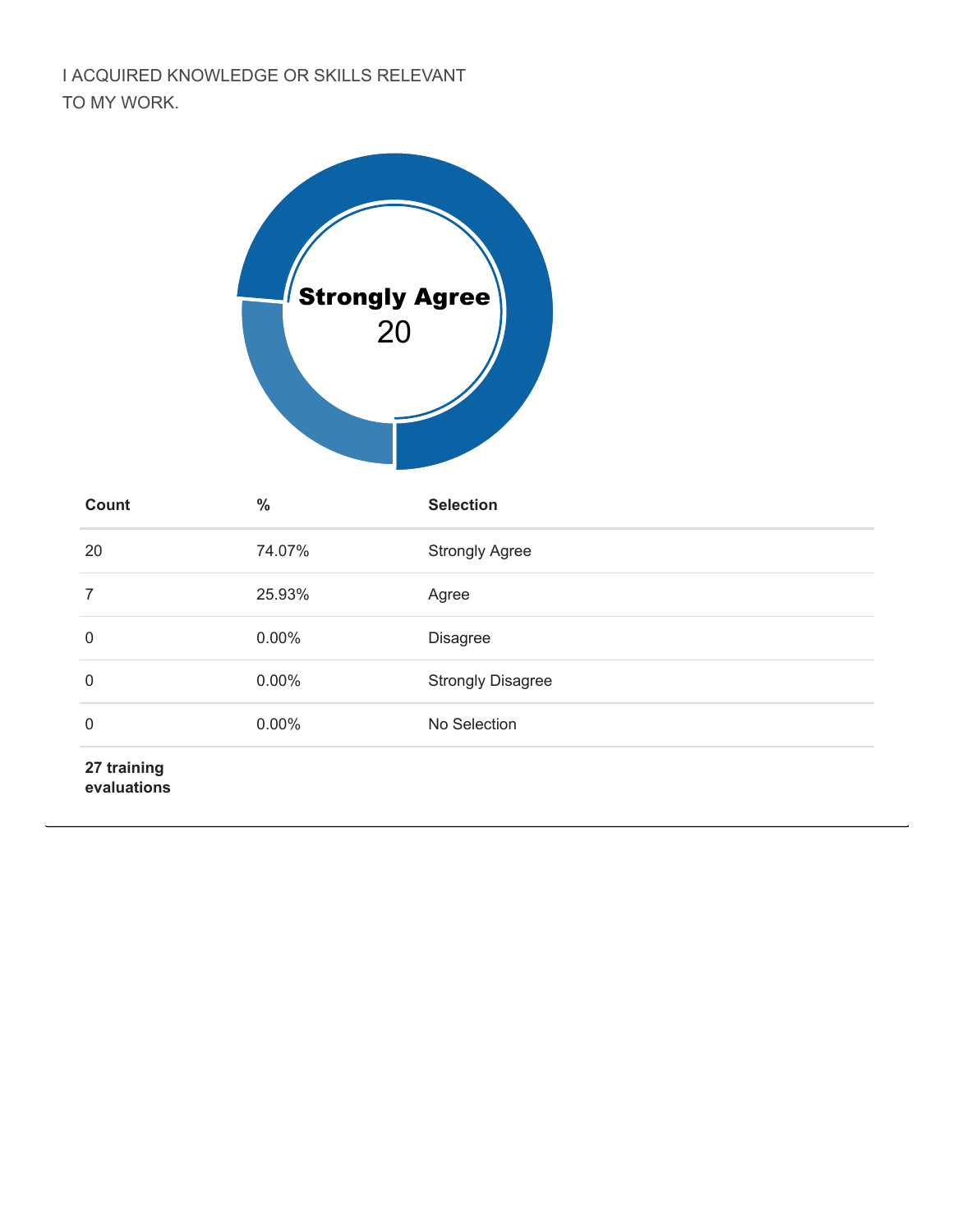## I UNDERSTAND HOW TO APPLY WHAT I LEARNED.



| <b>Count</b>               | $\frac{0}{0}$ | <b>Selection</b>         |
|----------------------------|---------------|--------------------------|
| 16                         | 59.26%        | <b>Strongly Agree</b>    |
| 11                         | 40.74%        | Agree                    |
| $\mathbf 0$                | 0.00%         | <b>Disagree</b>          |
| $\mathbf 0$                | $0.00\%$      | <b>Strongly Disagree</b> |
| $\mathbf 0$                | 0.00%         | No Selection             |
| 27 training<br>evaluations |               |                          |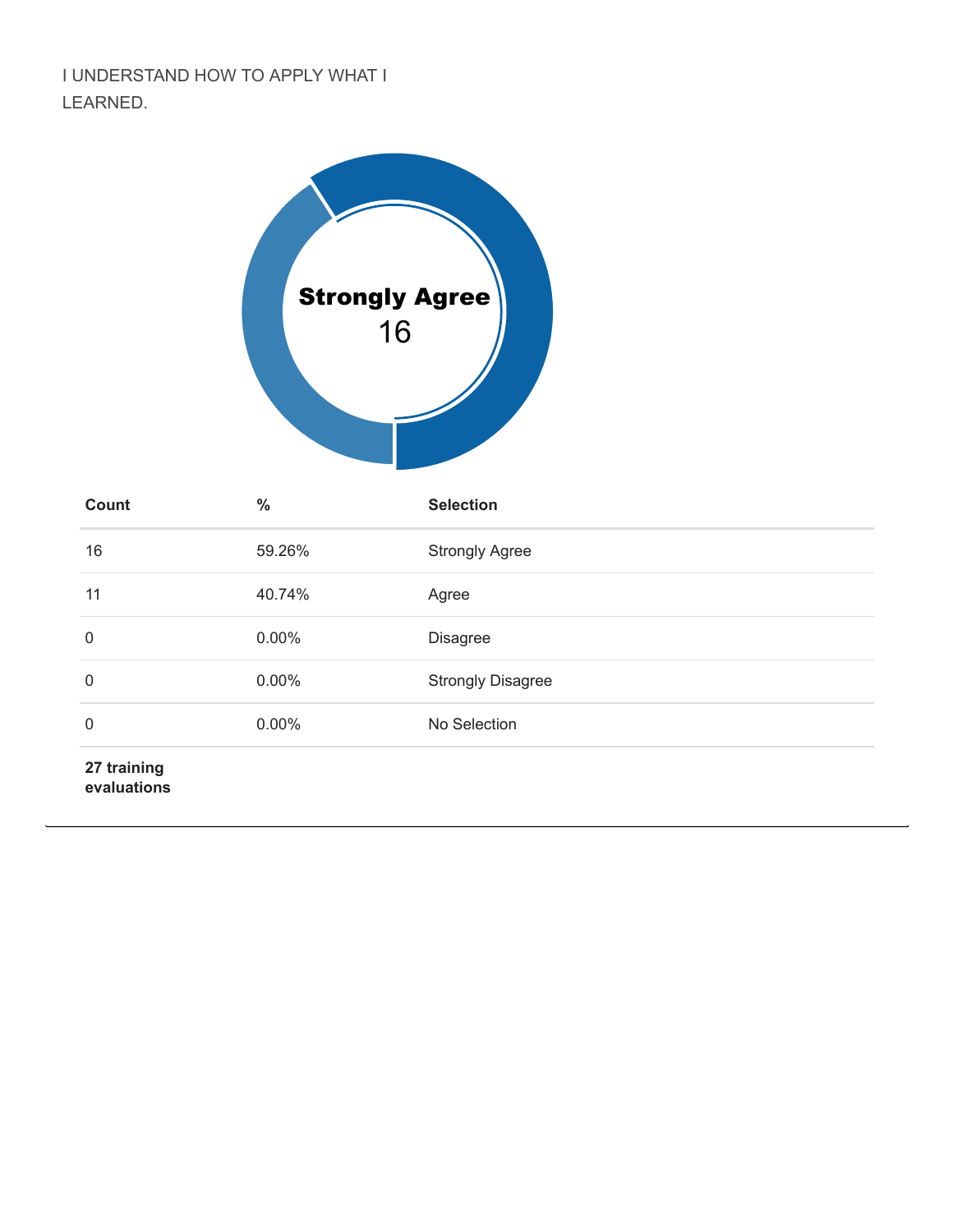## I AM ABLE TO IMMEDIATELY USE WHAT I LEARNED.



| <b>Count</b>               | $\frac{0}{0}$ | <b>Selection</b>         |
|----------------------------|---------------|--------------------------|
| 15                         | 55.56%        | <b>Strongly Agree</b>    |
| 12                         | 44.44%        | Agree                    |
| 0                          | 0.00%         | Disagree                 |
| $\mathbf 0$                | $0.00\%$      | <b>Strongly Disagree</b> |
| $\boldsymbol{0}$           | 0.00%         | No Selection             |
| 27 training<br>evaluations |               |                          |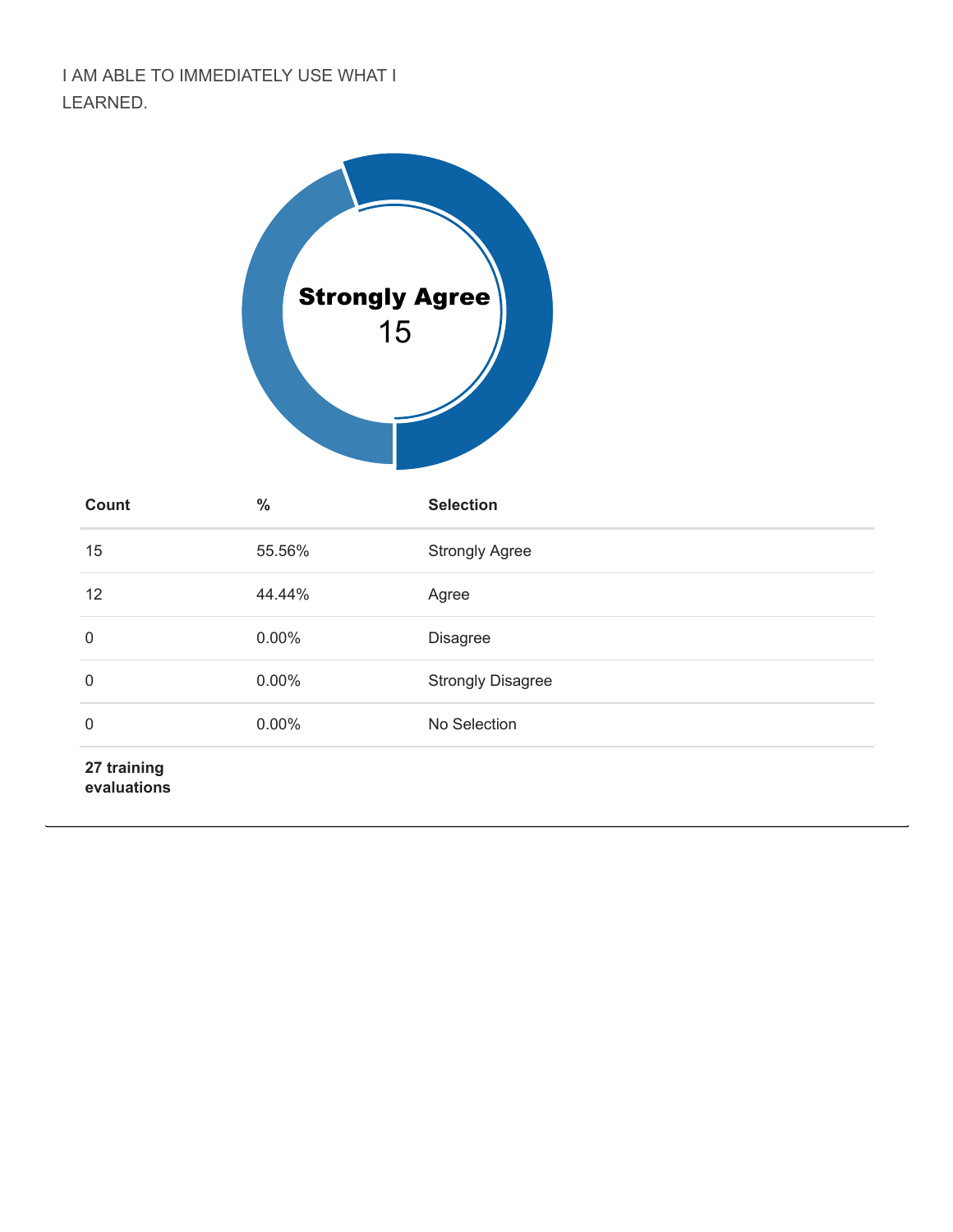I AM CONFIDENT ABOUT APPLYING WHAT I LEARNED.



| <b>Count</b>               | $\frac{0}{0}$ | <b>Selection</b>         |
|----------------------------|---------------|--------------------------|
| 14                         | 51.85%        | <b>Strongly Agree</b>    |
| 12                         | 44.44%        | Agree                    |
| 1                          | 3.70%         | Disagree                 |
| 0                          | 0.00%         | <b>Strongly Disagree</b> |
| $\mathbf 0$                | 0.00%         | No Selection             |
| 27 training<br>evaluations |               |                          |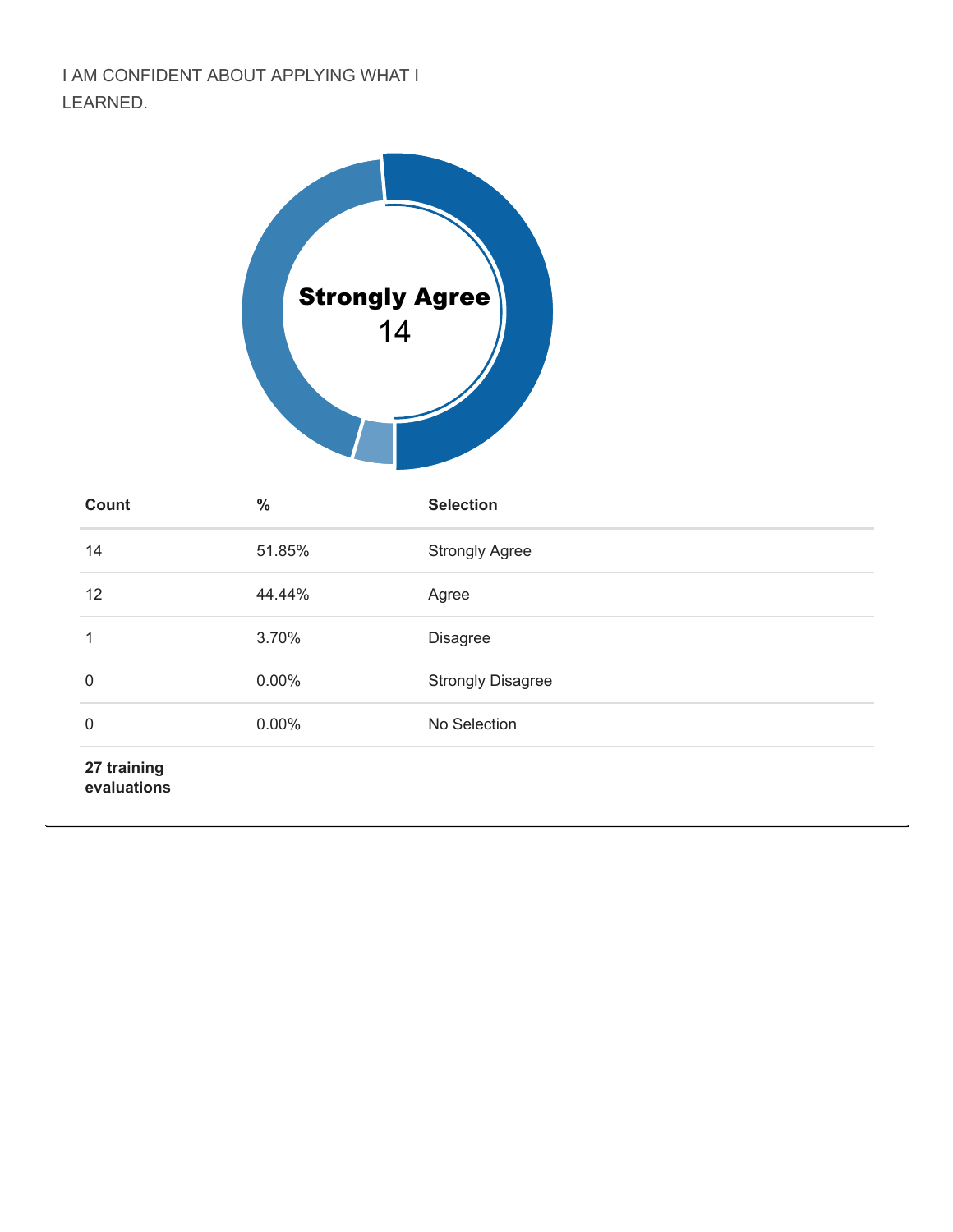## Q1 Was this the first CharityVillage Webinar you have attended?



| <b>ANSWER CHOICES</b> | <b>RESPONSES</b> |     |
|-----------------------|------------------|-----|
| Yes                   | 35.09%           | 40  |
| <b>No</b>             | 64.91%           | 74  |
| <b>TOTAL</b>          |                  | 114 |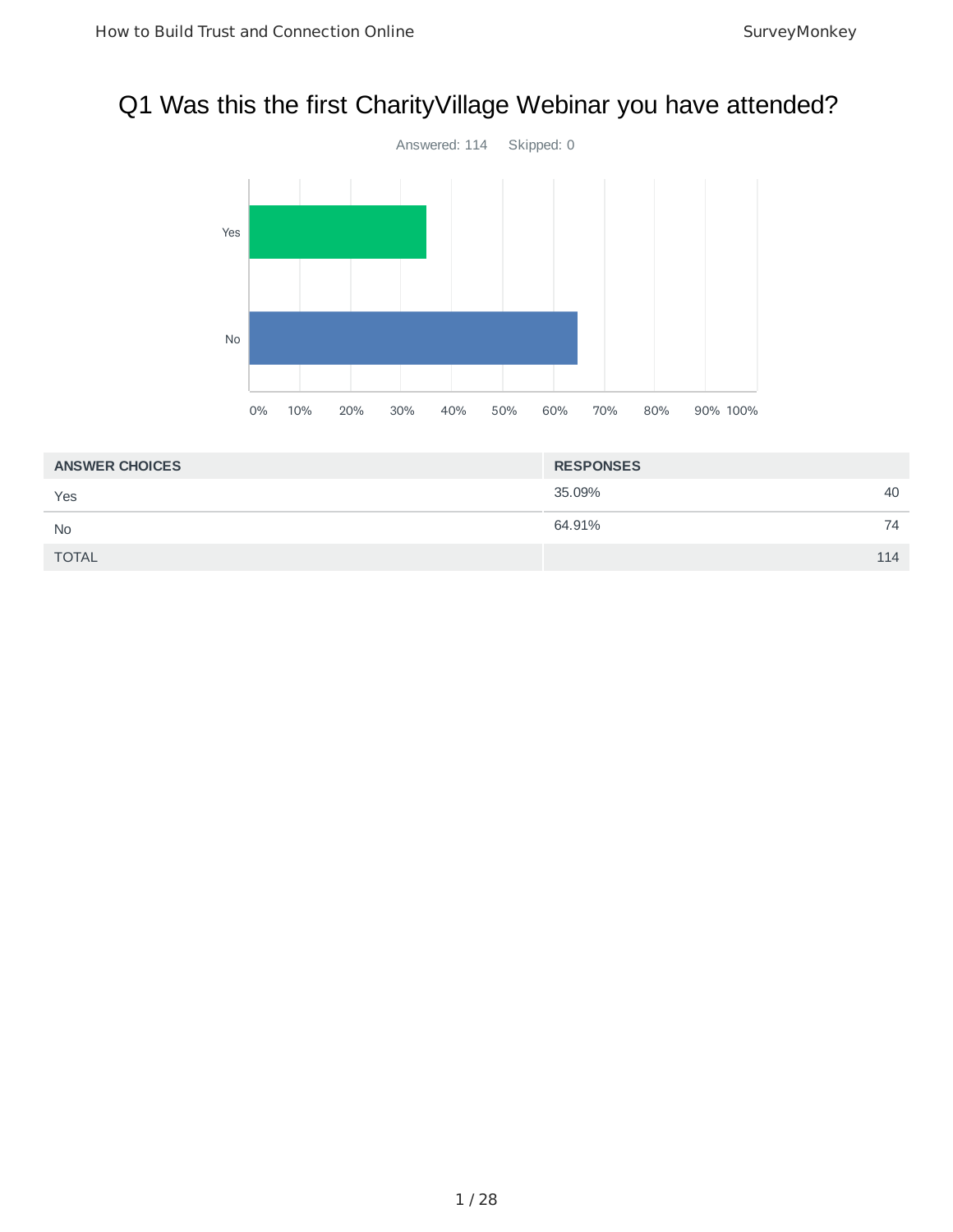

| <b>ANSWER CHOICES</b>                                 | <b>RESPONSES</b> |     |
|-------------------------------------------------------|------------------|-----|
| By dialing in with your phone                         | 0.88%            |     |
| Connecting with your computer only (including audio)  | 95.58%           | 108 |
| Both dialing in by phone and viewing on your computer | 3.54%            | 4   |
| <b>TOTAL</b>                                          |                  | 113 |

## Q2 How did you access today's webinar?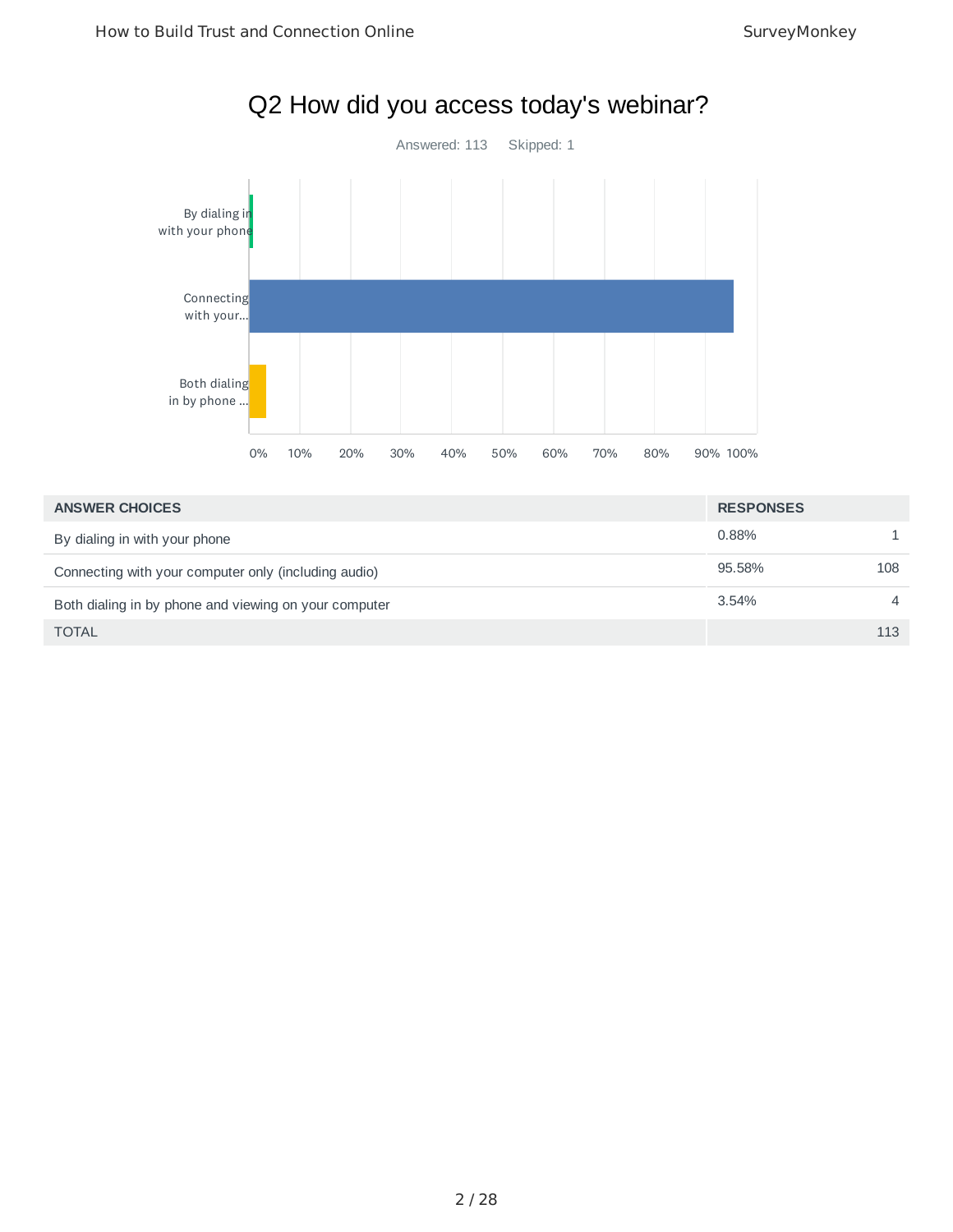## Q3 What did you MOST hope to learn at this webinar?

Answered: 100 Skipped: 14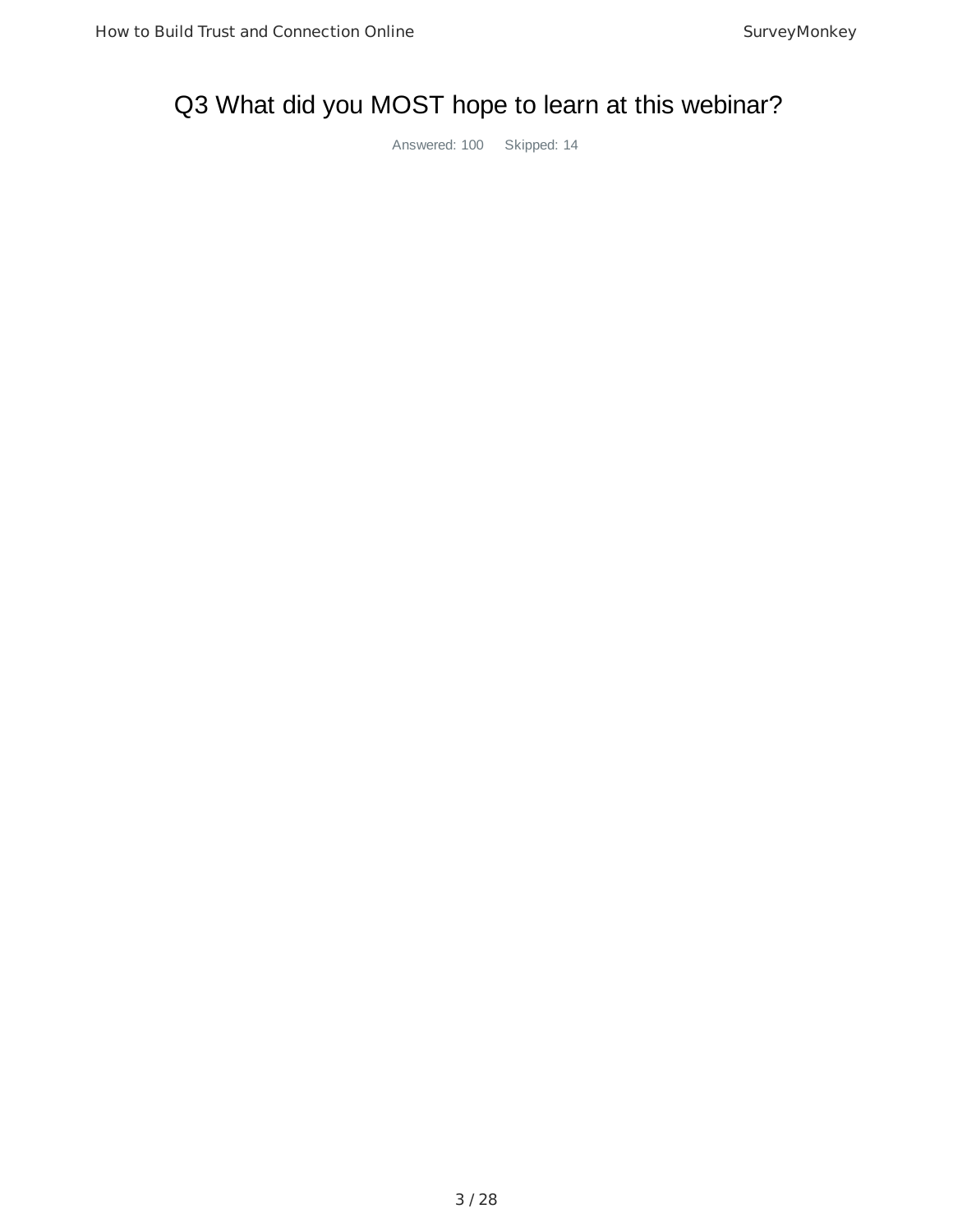How to Build Trust and Connection Online SurveyMonkey

| #  | <b>RESPONSES</b>                                                                                      | <b>DATE</b>        |
|----|-------------------------------------------------------------------------------------------------------|--------------------|
| 1  | How to build connection online and how to combat Zoom Fatigue                                         | 2/24/2021 9:09 AM  |
| 2  | How to improve how I come across to me my supervisors and coworkers during our daily<br>Zoom meeting. | 2/23/2021 10:14 AM |
| 3  | Specific communication techniques/tips to help working in a virtual team.                             | 2/22/2021 10:48 AM |
| 4  | To learn something new on innovative ways, something doable, from speakers on how to build<br>trust   | 2/22/2021 9:56 AM  |
| 5  | How to appear more trustworthy in videoconferences                                                    | 2/22/2021 9:13 AM  |
| 6  | To be able to connect with clients better on the Zoom.                                                | 2/22/2021 8:16 AM  |
| 7  | tips for connecting with participants of a class I facilitate virtually                               | 2/22/2021 7:57 AM  |
| 8  | Tips and tricks for better connecting on Zoom.                                                        | 2/22/2021 6:49 AM  |
| 9  | engaging activities via virtual learning                                                              | 2/22/2021 5:43 AM  |
| 10 | How to connect with the audience on a virtual meeting.                                                | 2/20/2021 4:27 AM  |
| 11 | some people skills                                                                                    | 2/19/2021 6:04 PM  |
| 12 | How to properly communicate and actively engage virtually with the people you are working<br>with.    | 2/19/2021 1:27 PM  |
| 13 | How to best utilize Zoom for meetings                                                                 | 2/19/2021 12:37 PM |
| 14 | to find ways to surpass the blocks in communication presented by zoom, etc.                           | 2/19/2021 11:36 AM |
| 15 | tip for interacting with an audience via video online be it one or more persons                       | 2/19/2021 10:58 AM |
| 16 | strategies to ease zoom fatigue                                                                       | 2/19/2021 10:49 AM |
| 17 | How to increase attendee engagement                                                                   | 2/19/2021 10:13 AM |
| 18 | How to build trust using online media like ZOOM                                                       | 2/19/2021 9:52 AM  |
| 19 | Tips for how to build stronger connections when meeting strictly virtually with people.               | 2/19/2021 9:22 AM  |
| 20 | tips on how to be engaging                                                                            | 2/19/2021 8:30 AM  |
| 21 | I was looking for any tip to help build connections online.                                           | 2/19/2021 8:07 AM  |
| 22 | new skills for online training/facilitation/meetings                                                  | 2/19/2021 7:56 AM  |
| 23 | some practical tips for leading virtual meetings via Zoom                                             | 2/19/2021 7:54 AM  |
| 24 | How to become more comfortable with conversing using the internet.                                    | 2/19/2021 7:50 AM  |
| 25 | New strategies to build connections online                                                            | 2/19/2021 7:40 AM  |
| 26 | Did not have any expectations                                                                         | 2/19/2021 7:20 AM  |
| 27 | Being able to use examples to improve my work                                                         | 2/19/2021 6:52 AM  |
| 28 | practical tips and best practices on the topic presented                                              | 2/19/2021 6:51 AM  |
| 29 | Tips for connecting with people over web calls                                                        | 2/19/2021 6:38 AM  |
| 30 | New tips for the subject                                                                              | 2/19/2021 6:35 AM  |
| 31 | How to Build Trust and Connection Online                                                              | 2/19/2021 6:30 AM  |
| 32 | How to connect with clients online versus face to face                                                | 2/19/2021 6:29 AM  |
| 33 | Practical tips to increase engagement online.                                                         | 2/19/2021 6:29 AM  |
| 34 | Suggestions for creating a productive group environment using zoom                                    | 2/19/2021 6:16 AM  |
| 35 | How to engage with clients virtually                                                                  | 2/19/2021 6:05 AM  |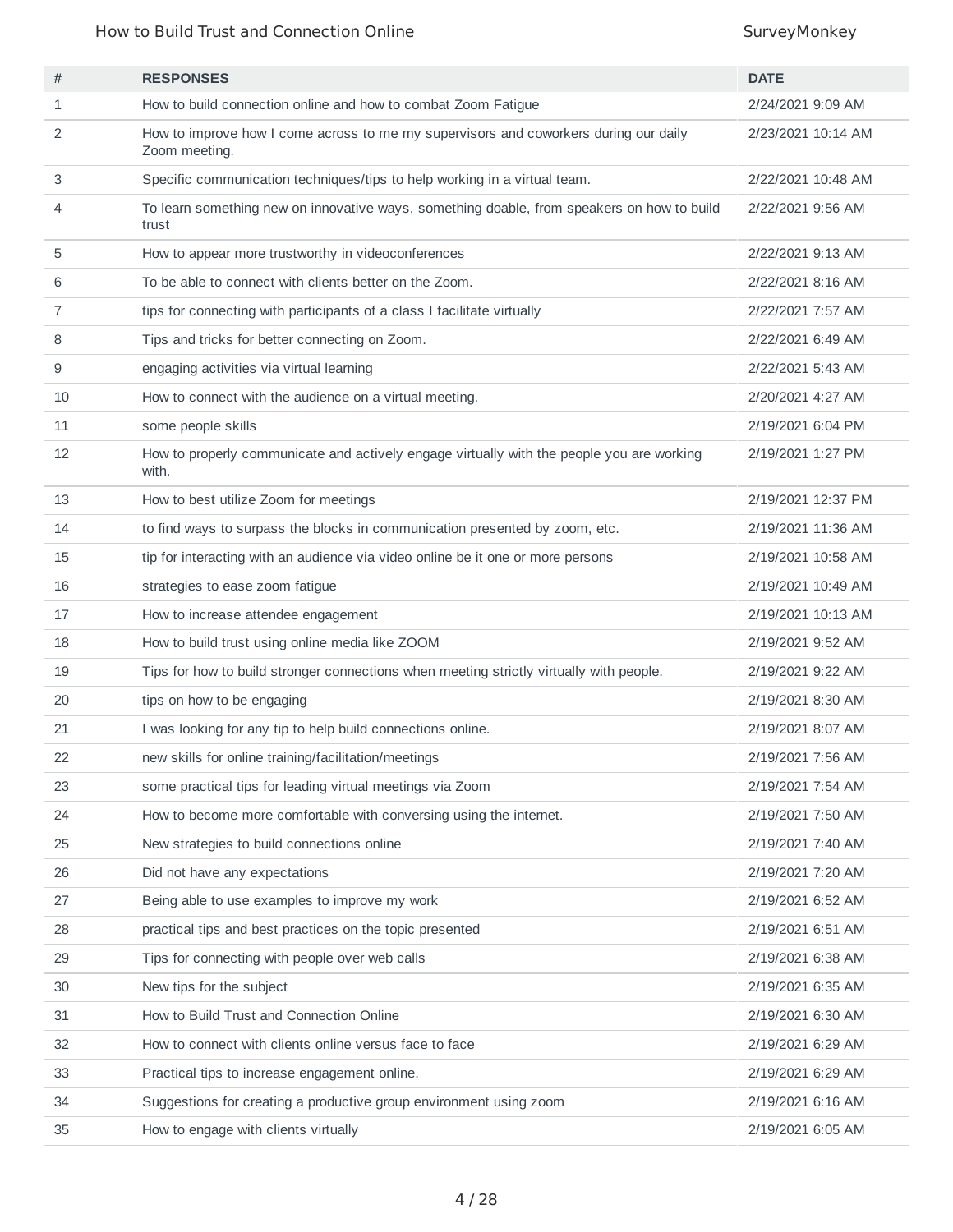## How to Build Trust and Connection Online SurveyMonkey SurveyMonkey

| 36 | tips on how to engage people on zoom calls.                                                                                 | 2/19/2021 5:51 AM |
|----|-----------------------------------------------------------------------------------------------------------------------------|-------------------|
| 37 | How to interact with clients. how to maintain sanity while using zoom so often                                              | 2/19/2021 5:43 AM |
| 38 | How to be a better presenter                                                                                                | 2/19/2021 5:36 AM |
| 39 | Overcoming Zoom fatigue                                                                                                     | 2/19/2021 5:36 AM |
| 40 | At least one takeaway.                                                                                                      | 2/19/2021 5:34 AM |
| 41 | More about fostering connections with my supervisees when we're only able to connect<br>digitally                           | 2/19/2021 5:34 AM |
| 42 | How to ensure i was connecting with my audience virtually                                                                   | 2/19/2021 5:34 AM |
| 43 | Techniques for engagement.                                                                                                  | 2/19/2021 5:26 AM |
| 44 | tips to connect with individuals on zoom                                                                                    | 2/19/2021 5:18 AM |
| 45 | I was not really sure, I really just needed a break from my regular ZOOM meetings.                                          | 2/19/2021 5:18 AM |
| 46 | how to better connect with participants                                                                                     | 2/19/2021 5:18 AM |
| 47 | exactly what was presented                                                                                                  | 2/19/2021 5:17 AM |
| 48 | ways to strengthen connection with others through zoom                                                                      | 2/19/2021 5:05 AM |
| 49 | How to reduce Zoom fatigue and connect with new contacts via Zoom.                                                          | 2/19/2021 4:45 AM |
| 50 | New ideas to apply while doing video chats for meeting etc.                                                                 | 2/19/2021 4:45 AM |
| 51 | Strategies to help our team connect to clients better through zoom.                                                         | 2/19/2021 4:41 AM |
| 52 | Tips on how to communicate well online                                                                                      | 2/19/2021 4:18 AM |
| 53 | Some tips to feel more comfortable leading online meetings                                                                  | 2/19/2021 4:15 AM |
| 54 | Better ways to use technology especially ZOOM and webinars                                                                  | 2/18/2021 9:45 PM |
| 55 | How to create an atmosphere of trust and connection online.                                                                 | 2/18/2021 9:44 PM |
| 56 | Reasonable expectations.                                                                                                    | 2/18/2021 9:25 PM |
| 57 | new tips                                                                                                                    | 2/18/2021 7:46 PM |
| 58 | How to be improve my facilitation skills in engaging others, primarily in workshops                                         | 2/18/2021 6:37 PM |
| 59 | <b>Tips</b>                                                                                                                 | 2/18/2021 6:04 PM |
| 60 | how to be more engaging online and how provide better support to teams and<br>improve/enhance/strengthen their contribution | 2/18/2021 5:26 PM |
| 61 | Tips for how to engage participants                                                                                         | 2/18/2021 4:44 PM |
| 62 | How to engage the team                                                                                                      | 2/18/2021 4:30 PM |
| 63 | Practical ways to help improve virtual meetings/trainings by building trust and connection                                  | 2/18/2021 4:29 PM |
| 64 | Understanding how the way we appear can affect audience trust.                                                              | 2/18/2021 4:04 PM |
| 65 | Tips on how to be a better presenter on Zoom and she did that. She was very engaging and<br>vibrant.                        | 2/18/2021 3:42 PM |
| 66 | Tips for zoom meetings                                                                                                      | 2/18/2021 3:41 PM |
| 67 | how you look to others on a zoom like call                                                                                  | 2/18/2021 3:25 PM |
| 68 | Note on question 2. I used the app on my smartphone.                                                                        | 2/18/2021 3:25 PM |
| 69 | Tips for leading a class and doing one-to-one interviews online.                                                            | 2/18/2021 3:20 PM |
| 70 | ways to build trust on screen                                                                                               | 2/18/2021 3:18 PM |
| 71 | How to engage and build trust with clients in a virtual format.                                                             | 2/18/2021 3:16 PM |
| 72 | Just wanted to hear her ideas of how to connect using virtual tools like Zoom                                               | 2/18/2021 3:09 PM |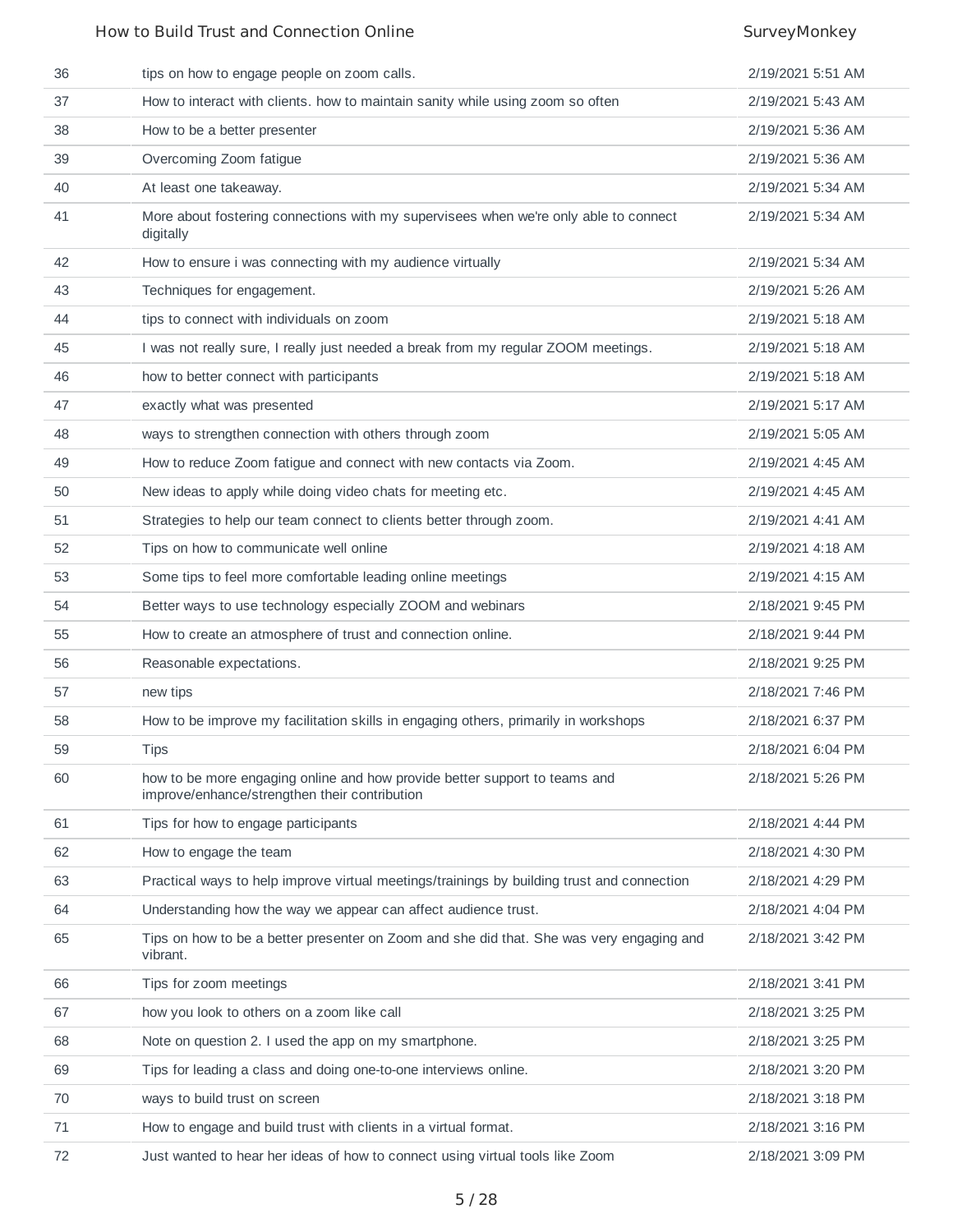| 73  | How to build confidence while communicating with clients via video conference                                                                  | 2/18/2021 2:56 PM |
|-----|------------------------------------------------------------------------------------------------------------------------------------------------|-------------------|
| 74  | Specific tips and strategies for connecting with people online to use in my own online<br>presentations and with my organization's volunteers. | 2/18/2021 2:52 PM |
| 75  | How to gain trust and confidence among participants in online meetings                                                                         | 2/18/2021 2:50 PM |
| 76  | Good tips                                                                                                                                      | 2/18/2021 2:43 PM |
| 77  | How to read my notes for the presentation slides.                                                                                              | 2/18/2021 2:43 PM |
| 78  | Tips and common pitfalls                                                                                                                       | 2/18/2021 2:42 PM |
| 79  | How to form closer connections with my teams online since I have never got to meet them in<br>person                                           | 2/18/2021 2:37 PM |
| 80  | Tips and pointers around not being able to "read" your crowd with virtual presenting                                                           | 2/18/2021 2:35 PM |
| 81  | How to have better virtual events.                                                                                                             | 2/18/2021 2:27 PM |
| 82  | How to network and connect with employees and clients while working remotely.                                                                  | 2/18/2021 2:24 PM |
| 83  | How to better improve Trust interactions with others                                                                                           | 2/18/2021 2:23 PM |
| 84  | How to engage my team virtually                                                                                                                | 2/18/2021 2:22 PM |
| 85  | I was hoping to get a few ideas to be more impactful while engaging with others in the virtual<br>environment.                                 | 2/18/2021 2:19 PM |
| 86  | The best ways to connect with my students over zoom                                                                                            | 2/18/2021 2:13 PM |
| 87  | How to use different tools on webinars.                                                                                                        | 2/18/2021 2:12 PM |
| 88  | Does and don't for zoom meetings.                                                                                                              | 2/18/2021 2:12 PM |
| 89  | tips, tools and techniques for higher engagement in online meetings                                                                            | 2/18/2021 2:11 PM |
| 90  | New ways that I might engage participants in virtual training. Much of this was things I am<br>already doing.                                  | 2/18/2021 2:11 PM |
| 91  | Useful suggestions for conducting online presentations.                                                                                        | 2/18/2021 2:11 PM |
| 92  | To understand the strengths and weaknesses of running meetings using Zoom                                                                      | 2/18/2021 2:10 PM |
| 93  | How to build trust and engagement with Zoom clients.                                                                                           | 2/18/2021 2:10 PM |
| 94  | strategies for hosting interactive zoom calls and fostering connections                                                                        | 2/18/2021 2:10 PM |
| 95  | how to change my patterns, way of working in order to increase interaction and communication<br>with others on Zoom mainly.                    | 2/18/2021 2:10 PM |
| 96  | I hoped to learn about ways to make more genuine connections over video-conference<br>programs.                                                | 2/18/2021 2:09 PM |
| 97  | Tips for increasing engagement with staff over Zoom                                                                                            | 2/18/2021 2:06 PM |
| 98  | A fresh take on connecting with others online                                                                                                  | 2/18/2021 2:05 PM |
| 99  | Attended out of curiosity - I am on many team and zoom meetings                                                                                | 2/18/2021 2:03 PM |
| 100 | How to read faces on zoom meetings                                                                                                             | 2/18/2021 2:03 PM |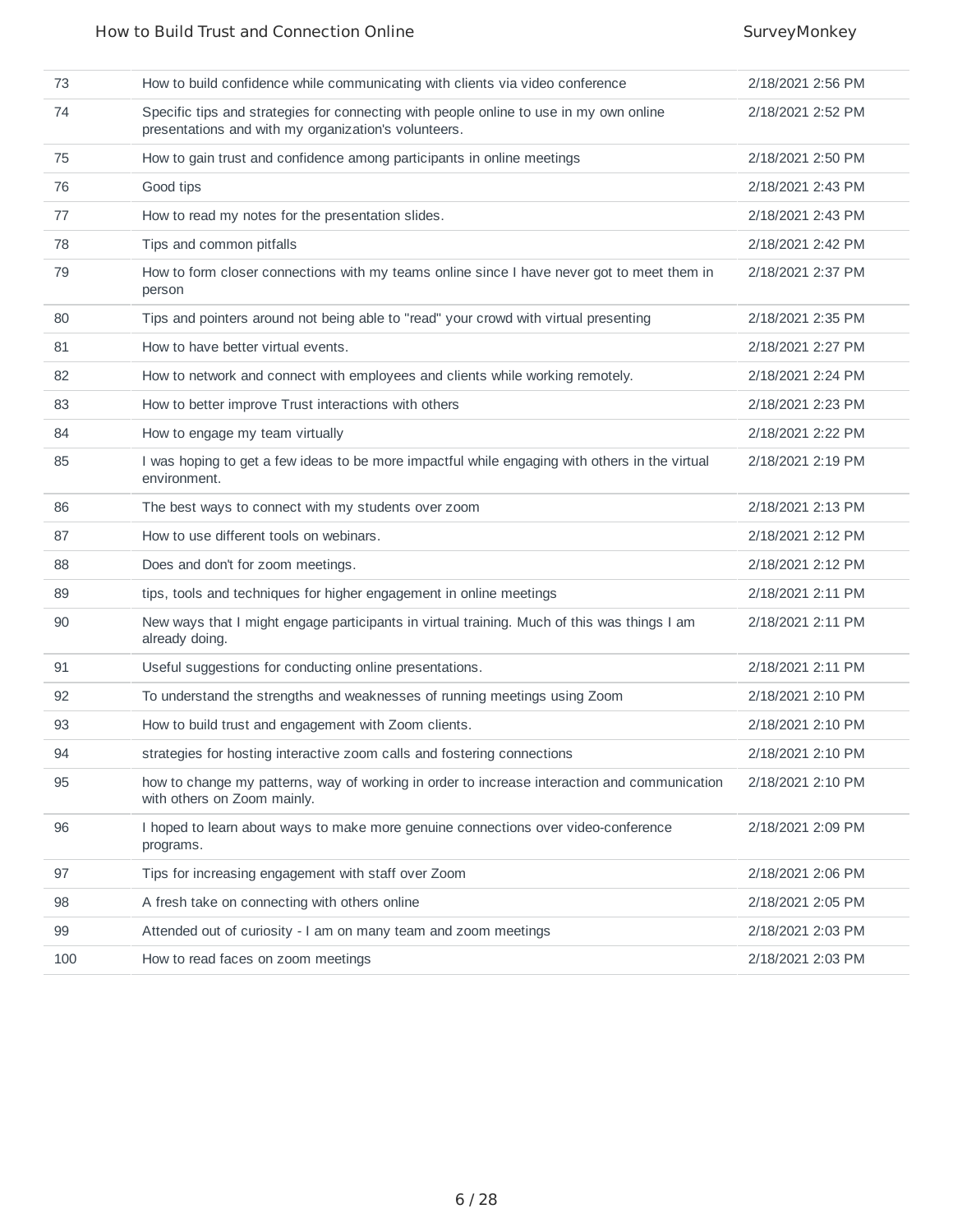

## Q4 Was this learning expectation met?

| <b>ANSWER CHOICES</b> | <b>RESPONSES</b> |     |
|-----------------------|------------------|-----|
| Yes                   | 81.25%           | 91  |
| Partially             | 14.29%           | 16  |
| <b>No</b>             | 4.46%            | 5   |
| <b>TOTAL</b>          |                  | 112 |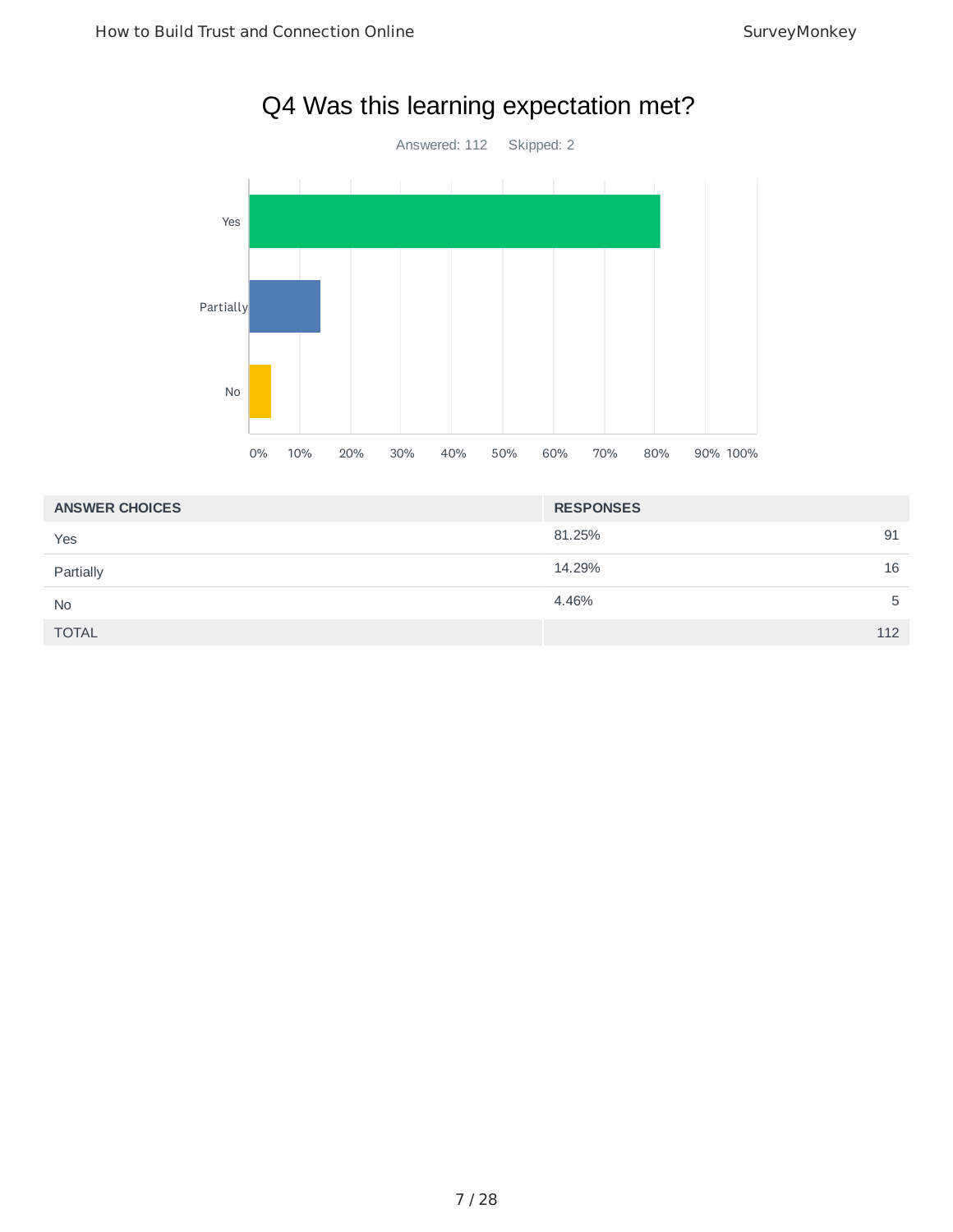## Q5 What is your overall level of satisfaction with this webinar?



| <b>ANSWER CHOICES</b> | <b>RESPONSES</b>        |
|-----------------------|-------------------------|
| Very satisfied        | 78<br>68.42%            |
| Somewhat satisfied    | 26<br>22.81%            |
| <b>Neutral</b>        | 3.51%<br>$\overline{4}$ |
| Somewhat dissatisfied | 1.75%<br>2              |
| Very dissatisfied     | 3.51%<br>$\overline{4}$ |
| <b>TOTAL</b>          | 114                     |

### 8 / 28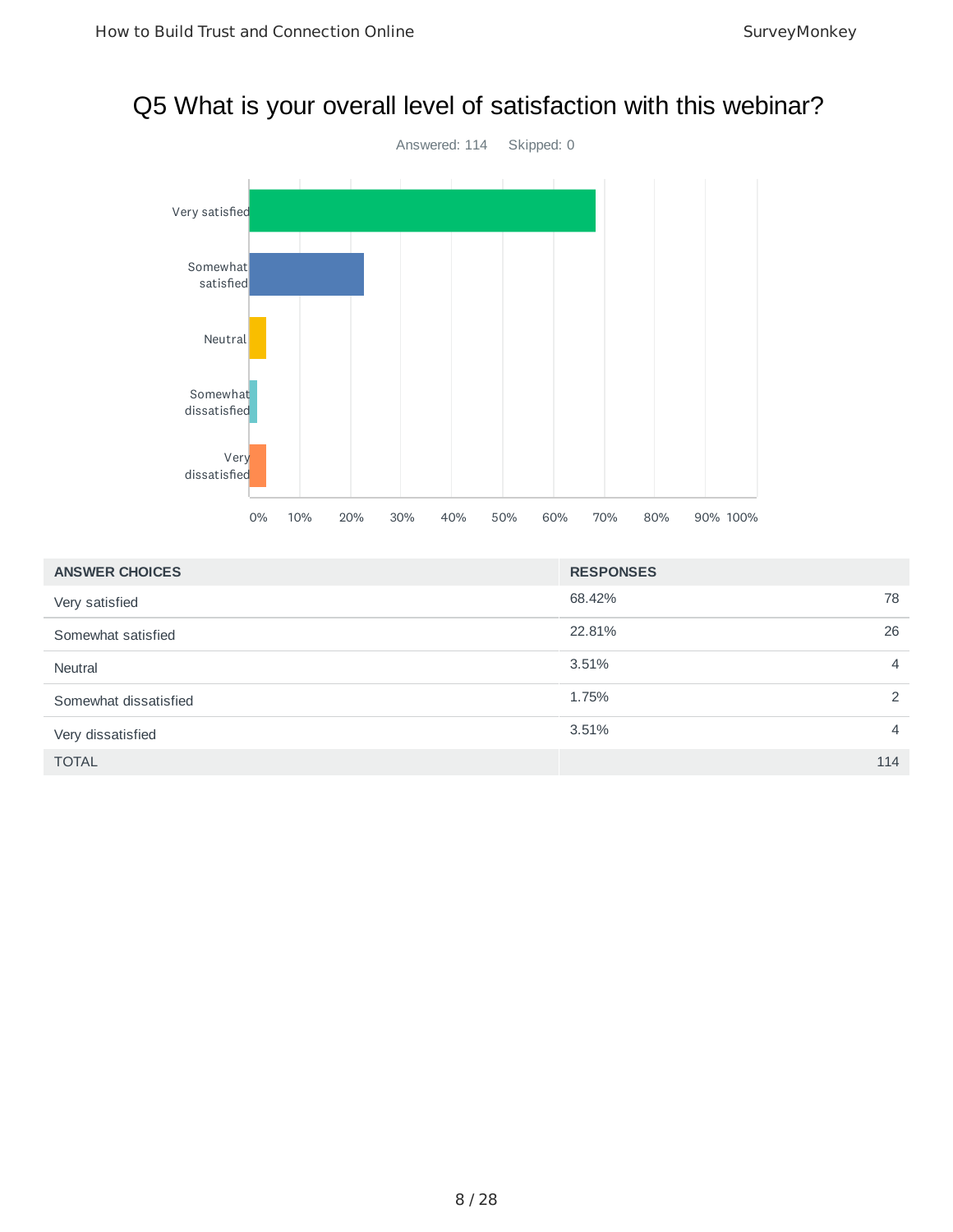## Q6 To what extent do you agree or disagree with the following statements about the webinar you attended?

Answered: 111 Skipped: 3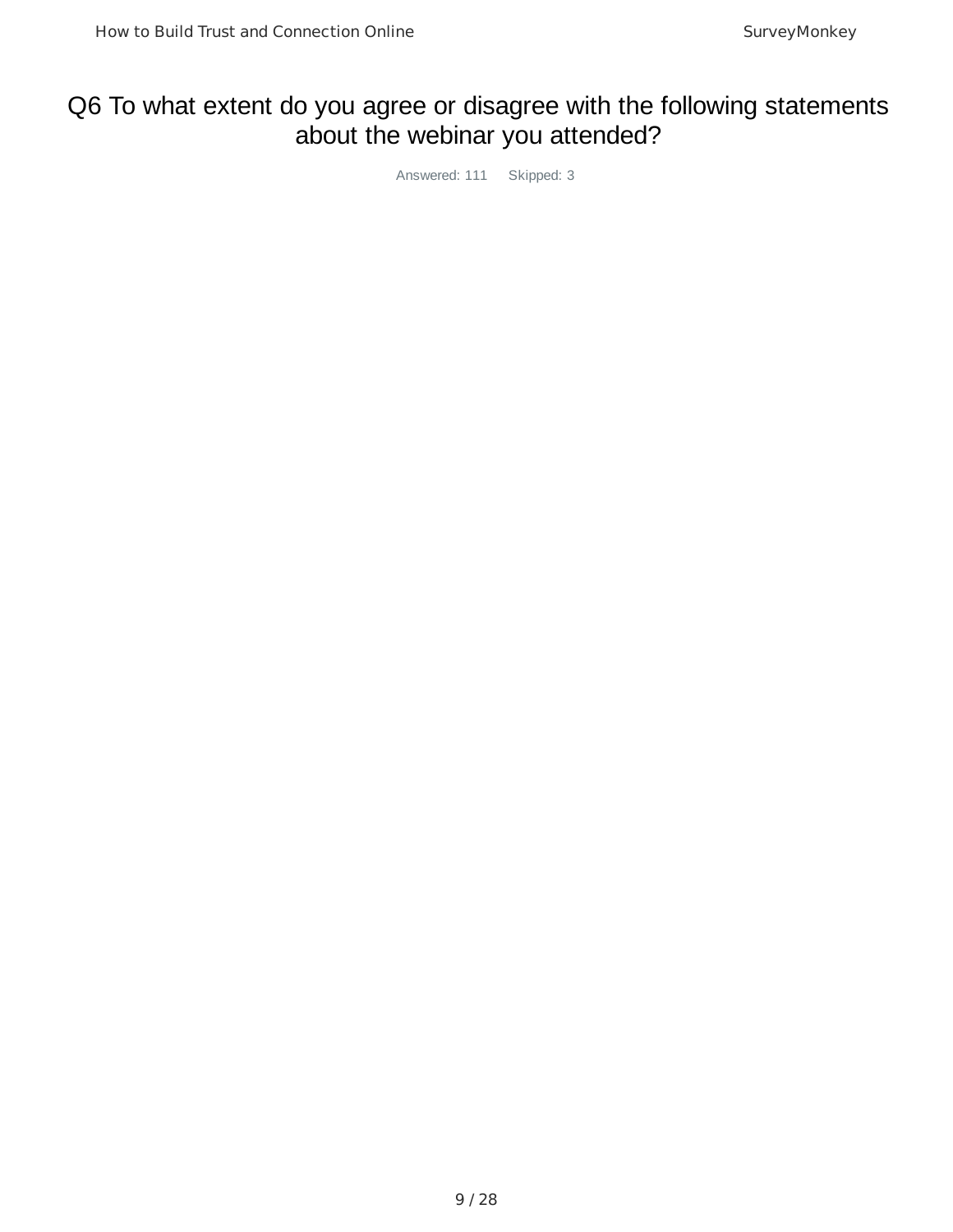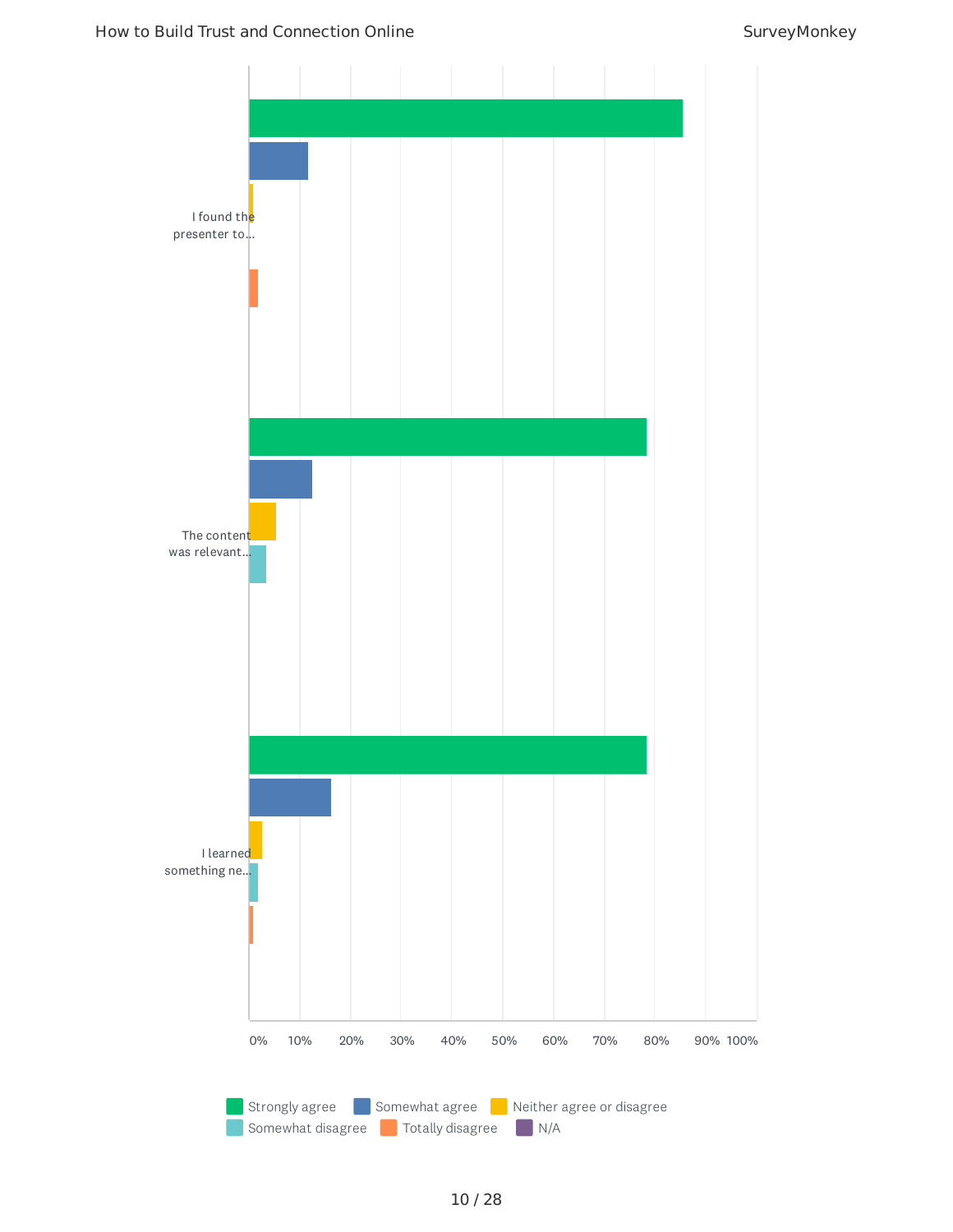## How to Build Trust and Connection Online SurveyMonkey SurveyMonkey

|                                                                                                | <b>STRONGLY</b><br><b>AGREE</b> | <b>SOMEWHAT</b><br><b>AGREE</b> | <b>NEITHER</b><br><b>AGREE OR</b><br><b>DISAGREE</b> | <b>SOMEWHAT</b><br><b>DISAGREE</b> | <b>TOTALLY</b><br><b>DISAGREE</b> | <b>N/A</b>    | <b>TOTAL</b> |
|------------------------------------------------------------------------------------------------|---------------------------------|---------------------------------|------------------------------------------------------|------------------------------------|-----------------------------------|---------------|--------------|
| found the presenter to be<br>engaging and personable.                                          | 85.59%<br>95                    | 11.71%<br>13                    | $0.90\%$                                             | $0.00\%$<br>0                      | 1.80%                             | $0.00\%$<br>0 | 111          |
| The content was relevant and<br>presenter was knowledgeable.                                   | 78.38%<br>87                    | 12.61%<br>14                    | 5.41%<br>6                                           | $3.60\%$<br>4                      | $0.00\%$<br>$\Omega$              | $0.00\%$<br>O | 111          |
| learned something new that I<br>could apply in my career or in my<br>organization immediately. | 78.38%<br>87                    | 16.22%<br>18                    | 2.70%<br>3                                           | 1.80%<br>2                         | $0.90\%$                          | $0.00\%$<br>O | 111          |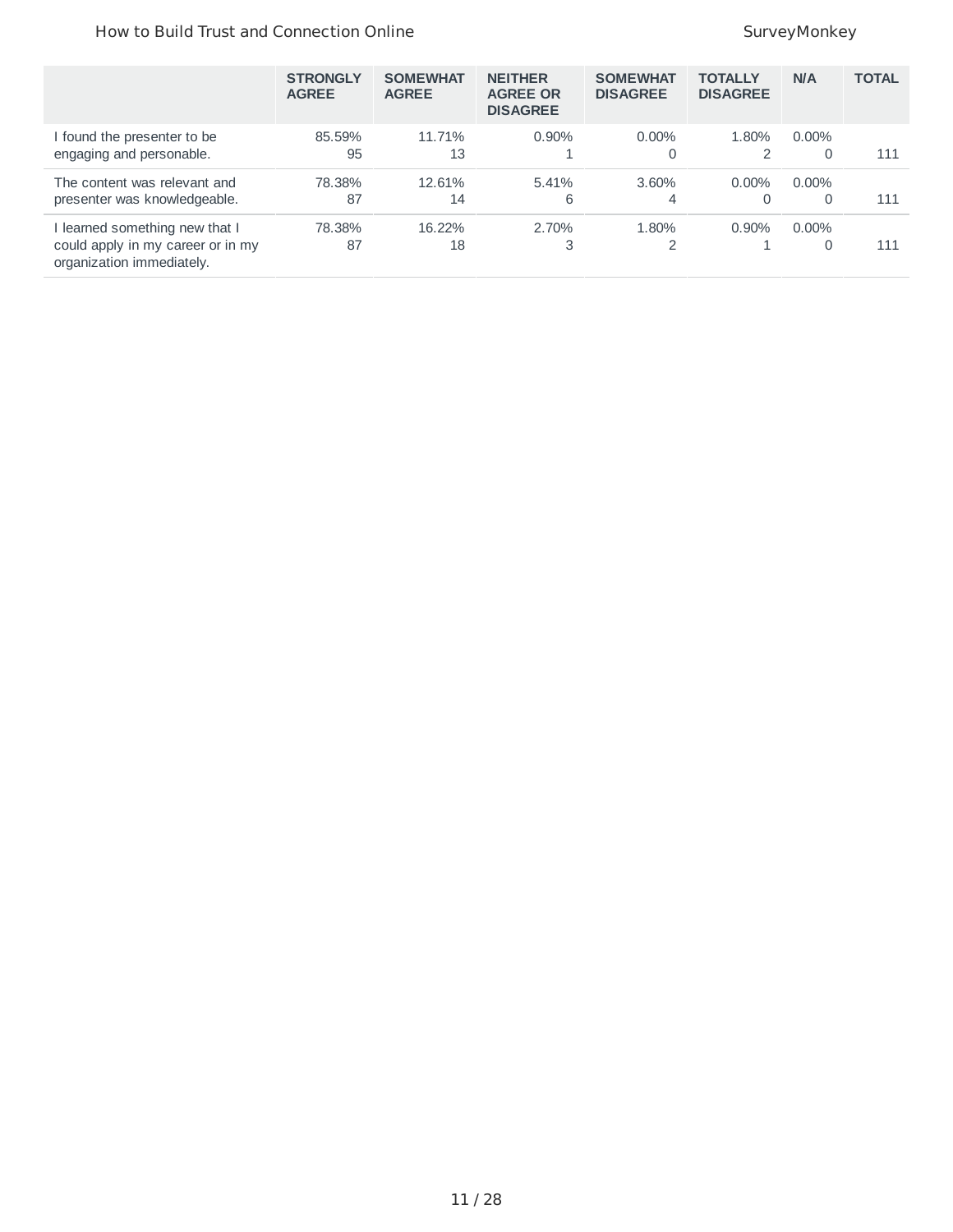## Q7 What did you like best about this webinar?

Answered: 99 Skipped: 15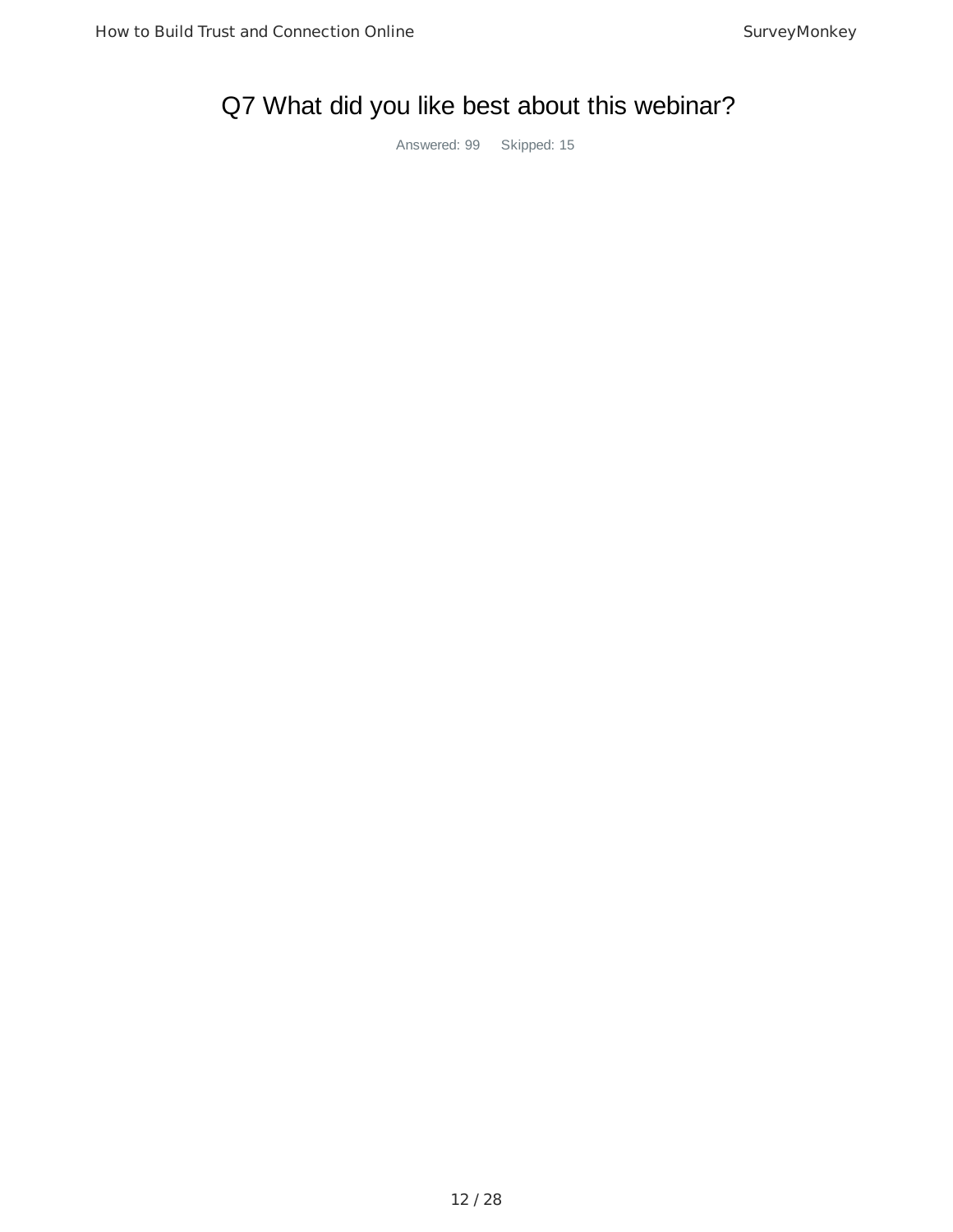## How to Build Trust and Connection Online SurveyMonkey SurveyMonkey

| #              | <b>RESPONSES</b>                                                                                                                                                                                        | <b>DATE</b>        |
|----------------|---------------------------------------------------------------------------------------------------------------------------------------------------------------------------------------------------------|--------------------|
| 1              | I loved all the pratical hints to show your viewers that you are engaging with them.                                                                                                                    | 2/24/2021 9:10 AM  |
| 2              | I liked some of the tips the presenter provided like putting an image up behind the camera on<br>one's computer and keeping one's hands visible.                                                        | 2/23/2021 10:20 AM |
| 3              | The facilitator was nice and pulled alot of examples and experiences from her own world that<br>were relatable.                                                                                         | 2/22/2021 10:49 AM |
| 4              | The presenter really knew what she was talking about, and practiced what she preached! I was<br>really impressed, and I took a lot away from this presentation.                                         | 2/22/2021 9:14 AM  |
| 5              | The presenter was very engaging, personable and delightful.                                                                                                                                             | 2/22/2021 8:20 AM  |
| 6              | I liked how instead of just providing tips such as "look into your camera not at the screen" time<br>was spent comparing how we build trust face-to-face vs. how to build trust in a virtually setting. | 2/22/2021 7:59 AM  |
| $\overline{7}$ | Presenter                                                                                                                                                                                               | 2/22/2021 6:50 AM  |
| 8              | the tip about not predicting how engaged your participants are                                                                                                                                          | 2/22/2021 5:45 AM  |
| 9              | The energy of the presenter.                                                                                                                                                                            | 2/20/2021 4:29 AM  |
| 10             | presenter modelled what she was talking abou                                                                                                                                                            | 2/19/2021 6:07 PM  |
| 11             | It's very interesting.                                                                                                                                                                                  | 2/19/2021 1:29 PM  |
| 12             | Very dynamic presentation and I had a lot of "aha" moments. I probably got more out of this<br>webinar than I've gotten from 90% of the others in general                                               | 2/19/2021 12:38 PM |
| 13             | the facilitator was an amazing and inspiring presenter. and i loved looking at her office - how<br>did you make that the coolest office ever?                                                           | 2/19/2021 11:38 AM |
| 14             | practical tips for interaction online                                                                                                                                                                   | 2/19/2021 11:05 AM |
| 15             | engaging and relevant information that we can all take something from                                                                                                                                   | 2/19/2021 10:50 AM |
| 16             | The presenter was down to earth, funny, engaging and her material was relevant and easy to<br>apply. Thank you!                                                                                         | 2/19/2021 10:14 AM |
| 17             | Presenter was enthusiastic.                                                                                                                                                                             | 2/19/2021 9:56 AM  |
| 18             | The presenter was engaging and provided many applicable tips and ideas.                                                                                                                                 | 2/19/2021 9:23 AM  |
| 19             | the presenter was great                                                                                                                                                                                 | 2/19/2021 8:35 AM  |
| 20             | Presenter did an excellent job!                                                                                                                                                                         | 2/19/2021 8:29 AM  |
| 21             | I loed her interaction with us. It felt as though we were in a live presentation. Loved the simple<br>and applicable ideas.                                                                             | 2/19/2021 8:09 AM  |
| 22             | new info                                                                                                                                                                                                | 2/19/2021 7:57 AM  |
| 23             | presenter was relateable practical tips that I will start to use in my role                                                                                                                             | 2/19/2021 7:55 AM  |
| 24             | The presenter; Leah is lovely and did a fabulous job!                                                                                                                                                   | 2/19/2021 7:52 AM  |
| 25             | Different ways to address how to make connection/engage online.                                                                                                                                         | 2/19/2021 7:43 AM  |
| 26             | It almost felt like it was in person                                                                                                                                                                    | 2/19/2021 7:24 AM  |
| 27             | The presenter has a great energy and quite entertaining.                                                                                                                                                | 2/19/2021 6:53 AM  |
| 28             | The presenter was engaged and a fascinating communicator.                                                                                                                                               | 2/19/2021 6:53 AM  |
| 29             | The presenter was fabulous and engaging with actual concrete tips of what we could be doing<br>and why.                                                                                                 | 2/19/2021 6:40 AM  |
| 30             | Presenter was extremely engaging.                                                                                                                                                                       | 2/19/2021 6:36 AM  |
| 31             | That the presenter was very knowledgeable on the subject and very comfortable presenting the<br>information.                                                                                            | 2/19/2021 6:33 AM  |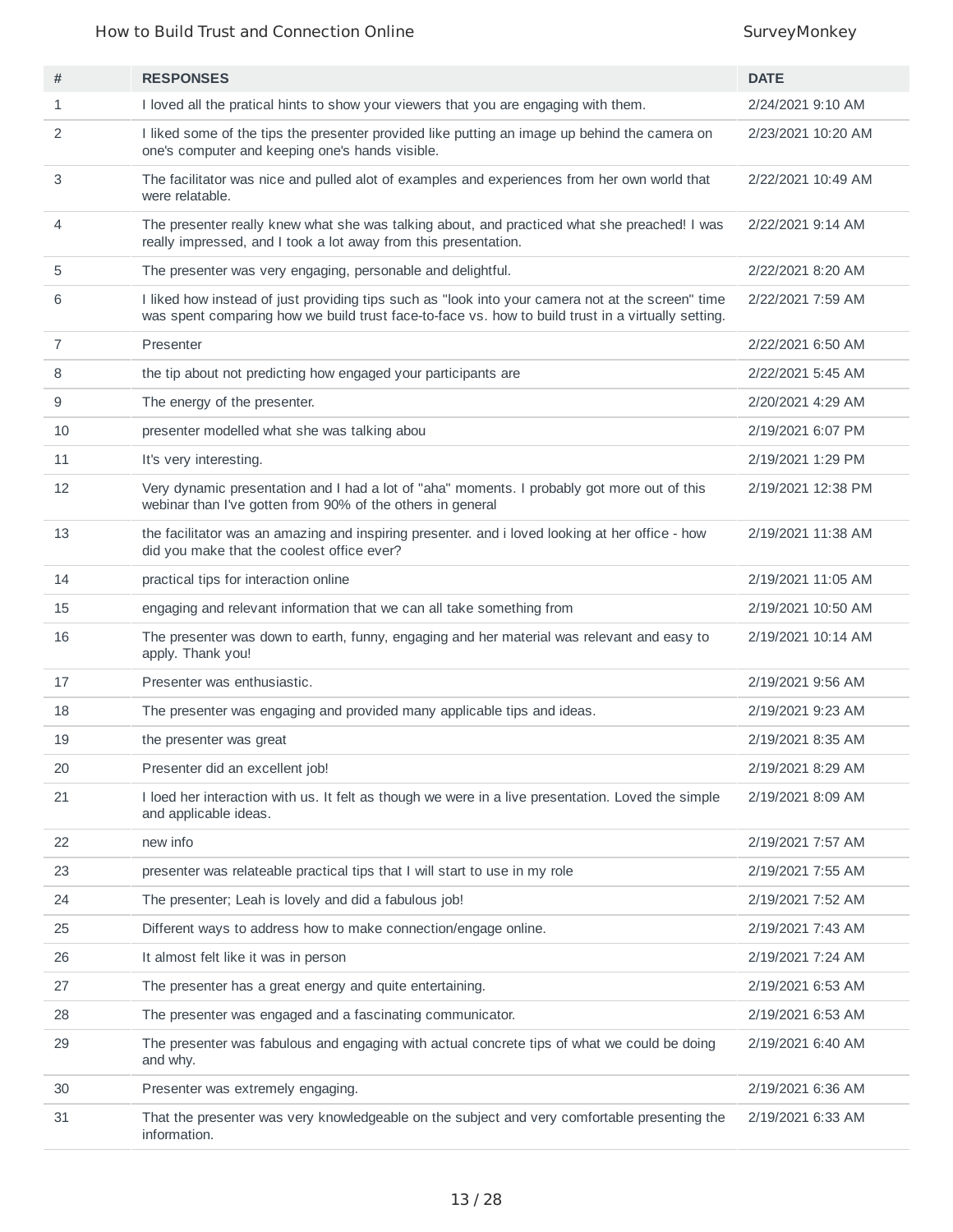## How to Build Trust and Connection Online SurveyMonkey

| 32 | Presenter's energy and enthusiasm. She's given this webinar multiple times but it still felt<br>"fresh" for participants.                                                                                                                                                                                                           | 2/19/2021 6:30 AM |
|----|-------------------------------------------------------------------------------------------------------------------------------------------------------------------------------------------------------------------------------------------------------------------------------------------------------------------------------------|-------------------|
| 33 | I liked everything.                                                                                                                                                                                                                                                                                                                 | 2/19/2021 6:28 AM |
| 34 | tips for engaging groups by making "eye contact" by looking at the camera not at individuals                                                                                                                                                                                                                                        | 2/19/2021 6:17 AM |
| 35 | I enjoyed the real-life demonstrations and examples that will help me to remember all of the<br>great tips.                                                                                                                                                                                                                         | 2/19/2021 6:09 AM |
| 36 | <b>Tips</b>                                                                                                                                                                                                                                                                                                                         | 2/19/2021 6:06 AM |
| 37 | The energy and knowledge the presenter had!                                                                                                                                                                                                                                                                                         | 2/19/2021 5:52 AM |
| 38 | Her delivery style was excellent                                                                                                                                                                                                                                                                                                    | 2/19/2021 5:43 AM |
| 39 | The presenter! Leah's energy was infectious, and her information will make a big difference in<br>how I present.                                                                                                                                                                                                                    | 2/19/2021 5:41 AM |
| 40 | How the presenter, presented the material. She is very engaging.                                                                                                                                                                                                                                                                    | 2/19/2021 5:39 AM |
| 41 | The presenter was engaging. And I had 2 key take-aways that I can apply immediately. (And I<br>still remember them the next day.)                                                                                                                                                                                                   | 2/19/2021 5:38 AM |
| 42 | It wasn't bogged down in fancy terminology or weighty theory; it was simple, practical tips that<br>the presenter was able to demonstrate and that I could actually start using as soon as I left the<br>webinar.                                                                                                                   | 2/19/2021 5:37 AM |
| 43 | Tip about presenting to your audience by looking at web cam not their picture and to put your<br>notes just under the camera then back away from system so it looks like you are looking at<br>them not your notes                                                                                                                  | 2/19/2021 5:36 AM |
| 44 | The presenter was wonderful. She really captured her audience and spoke to useful points that<br>can actually be used in practice.                                                                                                                                                                                                  | 2/19/2021 5:27 AM |
| 45 | I enjoyed the presenter's enthusiasm and how she was giving real life examples. I have two<br>young kids and sometimes I've had to turn my camera off because I have one kid on my lap<br>with a tablet trying to getting into one of his virtual meetings, while the other kid has his laptop<br>in front of my mine needing help. | 2/19/2021 5:22 AM |
| 46 | The presenter's energy                                                                                                                                                                                                                                                                                                              | 2/19/2021 5:19 AM |
| 47 | tips                                                                                                                                                                                                                                                                                                                                | 2/19/2021 5:18 AM |
| 48 | the energy the presenter brought to the meeting                                                                                                                                                                                                                                                                                     | 2/19/2021 5:18 AM |
| 49 | Some of the advice was counter intuitive and it made me rethink my approach to<br>communicating on platforms such as zoom and MS Teams                                                                                                                                                                                              | 2/19/2021 5:08 AM |
| 50 | Methods to use Zoom to promote engagement.                                                                                                                                                                                                                                                                                          | 2/19/2021 4:47 AM |
| 51 | short and to the point                                                                                                                                                                                                                                                                                                              | 2/19/2021 4:47 AM |
| 52 | The presenter used the techniques described throughout the presentation, which became clear<br>as she described each technique.                                                                                                                                                                                                     | 2/19/2021 4:45 AM |
| 53 | Leah was very engaging                                                                                                                                                                                                                                                                                                              | 2/19/2021 4:20 AM |
| 54 | I've never had the opportunity to attend training on this topic before, so it really challenged me<br>to think and act differently in virtual meetings. I will definitely be applying what I learned.                                                                                                                               | 2/19/2021 4:19 AM |
| 55 | The presenter was positive and responsive                                                                                                                                                                                                                                                                                           | 2/18/2021 9:50 PM |
| 56 | Great information                                                                                                                                                                                                                                                                                                                   | 2/18/2021 9:46 PM |
| 57 | Not to judge.                                                                                                                                                                                                                                                                                                                       | 2/18/2021 9:26 PM |
| 58 | mind shift recommendation                                                                                                                                                                                                                                                                                                           | 2/18/2021 7:47 PM |
| 59 | I I could only take away one thing, it is looking at the cam when leading a group                                                                                                                                                                                                                                                   | 2/18/2021 6:38 PM |
| 60 | The tips                                                                                                                                                                                                                                                                                                                            | 2/18/2021 6:05 PM |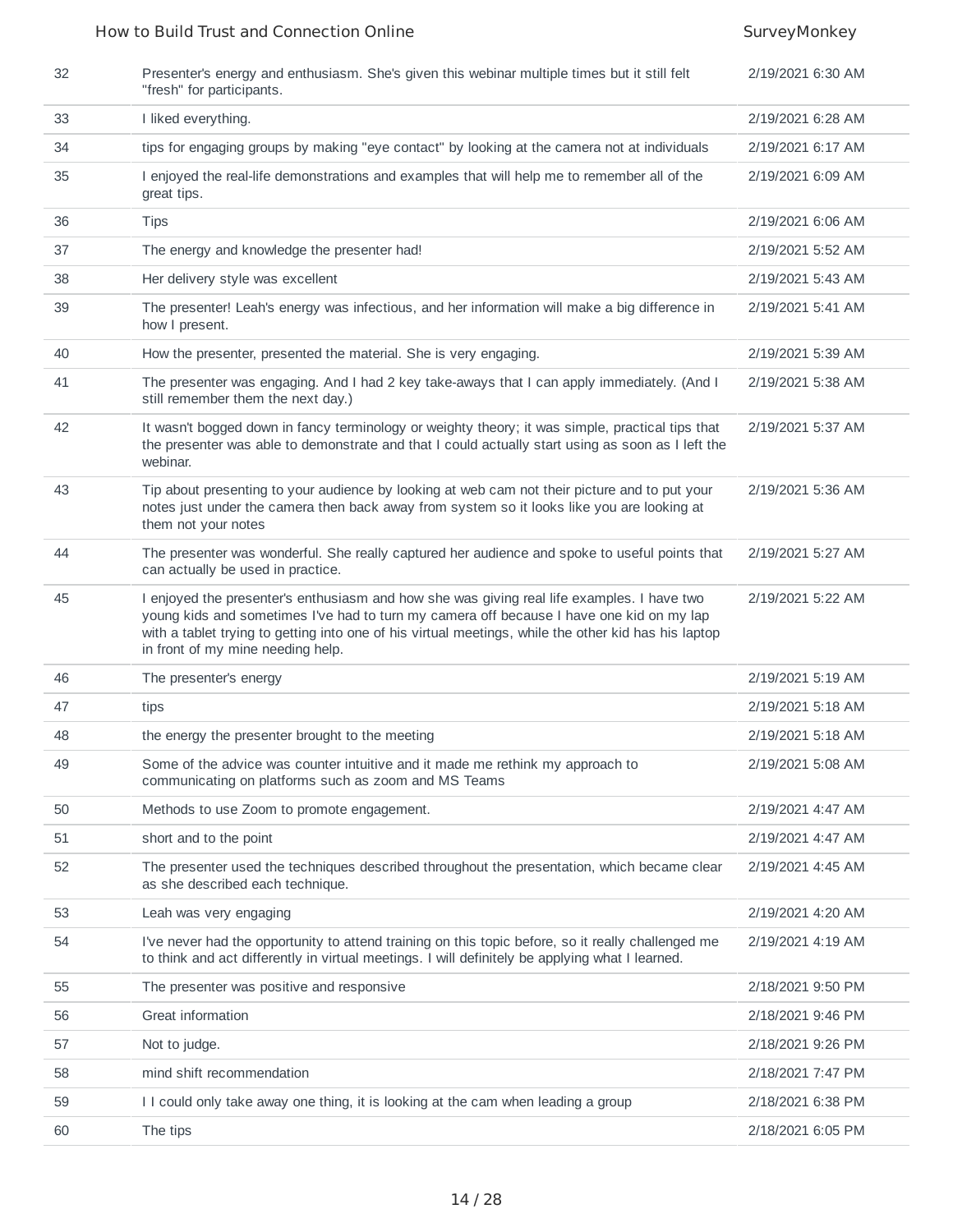## How to Build Trust and Connection Online SurveyMonkey SurveyMonkey

| 61 | the one thing I learned which will help me                                                                                                                                                                                                                                                                                                           | 2/18/2021 5:29 PM |
|----|------------------------------------------------------------------------------------------------------------------------------------------------------------------------------------------------------------------------------------------------------------------------------------------------------------------------------------------------------|-------------------|
| 62 | Presenter was engaging and knowledgeable and always like how CV moderates.                                                                                                                                                                                                                                                                           | 2/18/2021 4:32 PM |
| 63 | Great presentation                                                                                                                                                                                                                                                                                                                                   | 2/18/2021 4:31 PM |
| 64 | the ideas were very practical                                                                                                                                                                                                                                                                                                                        | 2/18/2021 4:05 PM |
| 65 | practical tips                                                                                                                                                                                                                                                                                                                                       | 2/18/2021 3:54 PM |
| 66 | The presenter was very good at explaining the material. Very engaging                                                                                                                                                                                                                                                                                | 2/18/2021 3:54 PM |
| 67 | The speaker and tips.                                                                                                                                                                                                                                                                                                                                | 2/18/2021 3:43 PM |
| 68 | The confidence, energy, style of delivery and how personable Leah was. I also liked the<br>content she presented. She shared some simple tips that we see but don't think about as we<br>adjust to this new virtual world. I also liked the extra time given at the end to answer questions<br>and the fact that the webinar is recorded and shared. | 2/18/2021 3:34 PM |
| 69 | nice pace - lots of good advice                                                                                                                                                                                                                                                                                                                      | 2/18/2021 3:27 PM |
| 70 | There was so much great advice that was so well explained and exemplified.                                                                                                                                                                                                                                                                           | 2/18/2021 3:26 PM |
| 71 | The presenter had such great energy; very giving.                                                                                                                                                                                                                                                                                                    | 2/18/2021 3:19 PM |
| 72 | Her ease and relaxed presentation style                                                                                                                                                                                                                                                                                                              | 2/18/2021 3:11 PM |
| 73 | Relevant & engaging                                                                                                                                                                                                                                                                                                                                  | 2/18/2021 3:06 PM |
| 74 | What an engaging speaker Leah is                                                                                                                                                                                                                                                                                                                     | 2/18/2021 2:57 PM |
| 75 | The ways that Leah truly showed her examples instead of just telling.                                                                                                                                                                                                                                                                                | 2/18/2021 2:56 PM |
| 76 | Really nothing                                                                                                                                                                                                                                                                                                                                       | 2/18/2021 2:54 PM |
| 77 | The high level of energy from Leah and the content/expertise that she shared                                                                                                                                                                                                                                                                         | 2/18/2021 2:49 PM |
| 78 | Content is relevant and timely. Presenter is knowledgeable and experienced.                                                                                                                                                                                                                                                                          | 2/18/2021 2:45 PM |
| 79 | The difference between face to face and webinar needs and what to adjust in presentations.                                                                                                                                                                                                                                                           | 2/18/2021 2:44 PM |
| 80 | I thought the presenter was very engaging and animated.                                                                                                                                                                                                                                                                                              | 2/18/2021 2:43 PM |
| 81 | she was standing and explained looking at the crowd as a distraction                                                                                                                                                                                                                                                                                 | 2/18/2021 2:36 PM |
| 82 | High energy presenter                                                                                                                                                                                                                                                                                                                                | 2/18/2021 2:28 PM |
| 83 | There were one or two small technical tips that may be useful. Not sure they were worth the<br>time.                                                                                                                                                                                                                                                 | 2/18/2021 2:28 PM |
| 84 | Quick and useful tips. Engaging speaker. Style of presentation.                                                                                                                                                                                                                                                                                      | 2/18/2021 2:25 PM |
| 85 | She was very personal and explained the good and bad positioning with examples not just<br>words.                                                                                                                                                                                                                                                    | 2/18/2021 2:25 PM |
| 86 | Presentation was refreshing, dynamic and current. Presenter was enjoyable and<br>knowledgeable. Definitely an engaged webinar                                                                                                                                                                                                                        | 2/18/2021 2:25 PM |
| 87 | The facilitators great attitude and tips!                                                                                                                                                                                                                                                                                                            | 2/18/2021 2:24 PM |
| 88 | I liked the very practical tips                                                                                                                                                                                                                                                                                                                      | 2/18/2021 2:20 PM |
| 89 | The presenter was relatable and knowledge and provided very good tools and tips                                                                                                                                                                                                                                                                      | 2/18/2021 2:14 PM |
| 90 | Upbeat and very informative.                                                                                                                                                                                                                                                                                                                         | 2/18/2021 2:14 PM |
| 91 | I hate to be harsh but she should have compressed 60 minutes into 10. It took her forever to<br>make the simplest point.                                                                                                                                                                                                                             | 2/18/2021 2:14 PM |
| 92 | I liked the way the presenter was able to give clear examples and 'walk the talk'. She was a<br>living example of what she was saying, both good and less good.                                                                                                                                                                                      | 2/18/2021 2:13 PM |
| 93 | The presenter did have positive energy.                                                                                                                                                                                                                                                                                                              | 2/18/2021 2:12 PM |
| 94 | The presenter was well prepared, gave good demonstrations of effective techniques for Zoom                                                                                                                                                                                                                                                           | 2/18/2021 2:12 PM |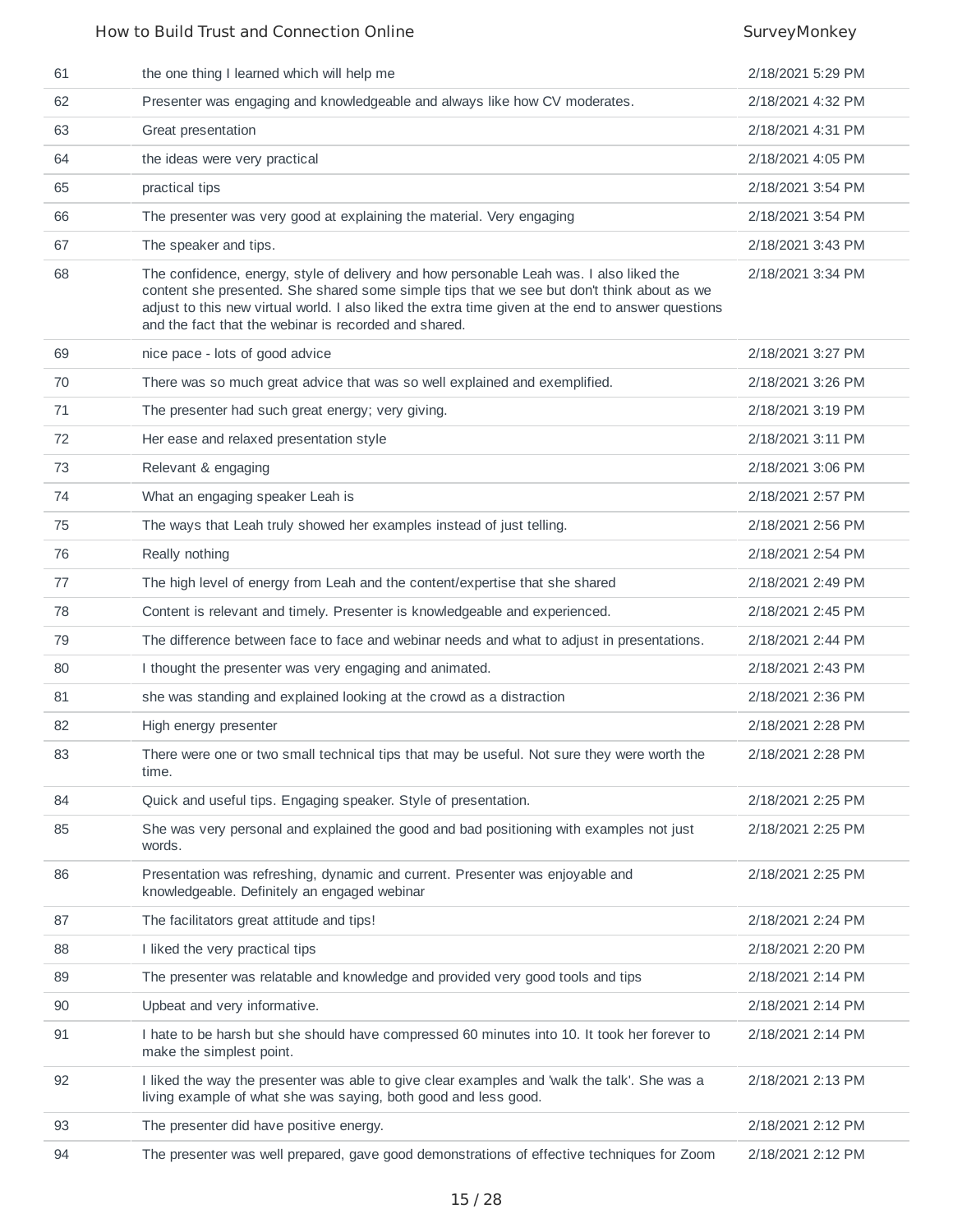## How to Build Trust and Connection Online SurveyMonkey SurveyMonkey

|    | presentations.                                                                             |                   |
|----|--------------------------------------------------------------------------------------------|-------------------|
| 95 | I liked how engaging Leah Coss is as a speaker. She is really animated and a joy to watch. | 2/18/2021 2:12 PM |
| 96 | The presenter offered real-life, concrete solutions to issues in the virtual age.          | 2/18/2021 2:10 PM |
| 97 | The specific tips                                                                          | 2/18/2021 2:07 PM |
| 98 | Being told why certain demonstrated behaviours might engage or repel an audience           | 2/18/2021 2:06 PM |
| 99 | Presenter was engaging and kept my attention                                               | 2/18/2021 2:06 PM |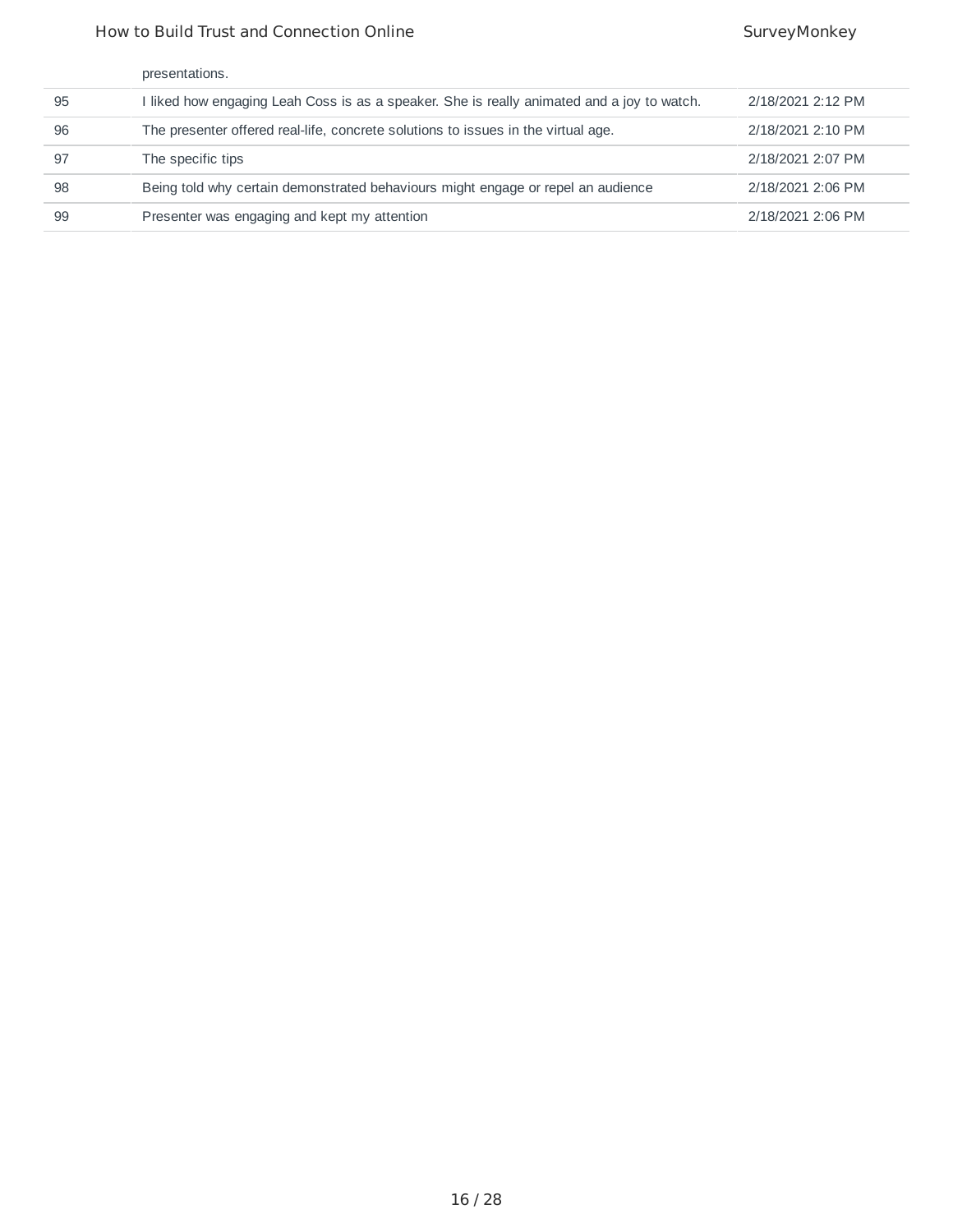## Q8 How could the webinar have been improved?

Answered: 72 Skipped: 42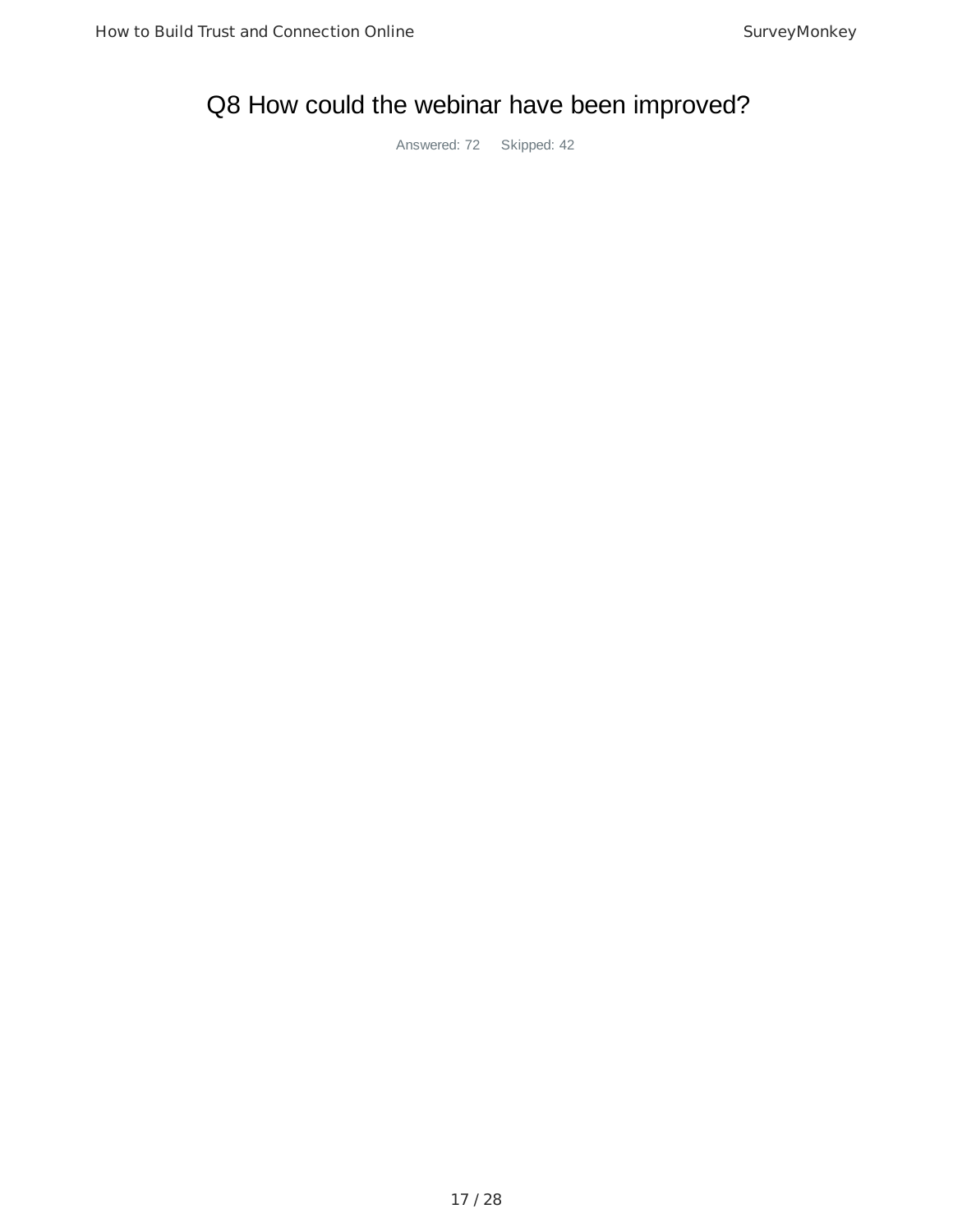## How to Build Trust and Connection Online SurveyMonkey

| #  | <b>RESPONSES</b>                                                                                                                                                                                                                                                                                                                                                                                                                                                                                                                                                                                                                                                                                   | <b>DATE</b>        |
|----|----------------------------------------------------------------------------------------------------------------------------------------------------------------------------------------------------------------------------------------------------------------------------------------------------------------------------------------------------------------------------------------------------------------------------------------------------------------------------------------------------------------------------------------------------------------------------------------------------------------------------------------------------------------------------------------------------|--------------------|
| 1  | It would have been great to have had a little more time to ask questions                                                                                                                                                                                                                                                                                                                                                                                                                                                                                                                                                                                                                           | 2/24/2021 9:10 AM  |
| 2  | I found the presenter to be very chatty especially at the beginning making it hard for me to<br>stay interested and focussed. I would have preferred more time was spent on specific<br>strategies (she had some really great ones) and for myself I was looking for more content for a<br>participant rather than a presenter. Although this makes sense as I imagine most people are<br>presenters in their work role.                                                                                                                                                                                                                                                                           | 2/23/2021 10:20 AM |
| 3  | N/A                                                                                                                                                                                                                                                                                                                                                                                                                                                                                                                                                                                                                                                                                                | 2/22/2021 9:14 AM  |
| 4  | It was quite good.                                                                                                                                                                                                                                                                                                                                                                                                                                                                                                                                                                                                                                                                                 | 2/22/2021 8:20 AM  |
| 5  | providing a connection to part b) (i.e. a continuation) of this topic by this presenter. She said<br>she had much more material that she could cover on this topic.                                                                                                                                                                                                                                                                                                                                                                                                                                                                                                                                | 2/22/2021 7:59 AM  |
| 6  | N/A                                                                                                                                                                                                                                                                                                                                                                                                                                                                                                                                                                                                                                                                                                | 2/22/2021 6:50 AM  |
| 7  | make it engaging! I was expecting a webinar that would help me with activities to engage<br>people virtually so they have something to do rather than just listen. I found this webinar was<br>common sense for the first half hour then had a few tips on virtual engagement but no activity<br>suggestions                                                                                                                                                                                                                                                                                                                                                                                       | 2/22/2021 5:45 AM  |
| 8  | This was the best webinar I have ever attended because of the energy of the presenter, her<br>connection with the audience, and helpful and doable tips.                                                                                                                                                                                                                                                                                                                                                                                                                                                                                                                                           | 2/20/2021 4:29 AM  |
| 9  | time for questions within the hour                                                                                                                                                                                                                                                                                                                                                                                                                                                                                                                                                                                                                                                                 | 2/19/2021 6:07 PM  |
| 10 | My audio through computer didn't work but I just dialed in                                                                                                                                                                                                                                                                                                                                                                                                                                                                                                                                                                                                                                         | 2/19/2021 12:38 PM |
| 11 | As an educator and facilitator, I can usually come up with a thing or two but I can't offer<br>anything.                                                                                                                                                                                                                                                                                                                                                                                                                                                                                                                                                                                           | 2/19/2021 11:38 AM |
| 12 | With all due respect to the presenter, it took the better part of 20 mins for her to make her<br>introductory remarks and share her background. Her background could and may have been<br>shared/read prior to the session and her intro remarks could easily have been made in half the<br>time spent. Saved time could have been applied to more practical suggestions, which she<br>alluded to that she had more of. In an hour long session with Q&A, one needs to be very<br>judicious with time and use wisely. Again as feedback for the presenter, while respecting her<br>need to be herself, I found her excessive use of her hands while speaking to be distracting and<br>off-putting. | 2/19/2021 11:05 AM |
| 13 | Presenter took a long time to introduce herself and tell us the objectives. In future if she<br>doesn't know the answers to questions she could ask for the audience's ideas.                                                                                                                                                                                                                                                                                                                                                                                                                                                                                                                      | 2/19/2021 9:56 AM  |
| 14 | N/A                                                                                                                                                                                                                                                                                                                                                                                                                                                                                                                                                                                                                                                                                                | 2/19/2021 9:23 AM  |
| 15 | more tips, longer                                                                                                                                                                                                                                                                                                                                                                                                                                                                                                                                                                                                                                                                                  | 2/19/2021 8:35 AM  |
| 16 | Maybe on a different platform?                                                                                                                                                                                                                                                                                                                                                                                                                                                                                                                                                                                                                                                                     | 2/19/2021 8:09 AM  |
| 17 | this is one that could have been longer - feel like there was so much more she could have said<br>and i would have liked more time to see all of her slides                                                                                                                                                                                                                                                                                                                                                                                                                                                                                                                                        | 2/19/2021 7:57 AM  |
| 18 | a little longer tips and/or suggestions on how to handle disruptive behaviour                                                                                                                                                                                                                                                                                                                                                                                                                                                                                                                                                                                                                      | 2/19/2021 7:55 AM  |
| 19 | n/a, it was very well done!                                                                                                                                                                                                                                                                                                                                                                                                                                                                                                                                                                                                                                                                        | 2/19/2021 7:52 AM  |
| 20 | everything was clear, we can see the exponent very well.                                                                                                                                                                                                                                                                                                                                                                                                                                                                                                                                                                                                                                           | 2/19/2021 7:43 AM  |
| 21 | I think the presenter could use non gender specific terms in slides and her presentation eg.<br>one "man" crew could be one person crew. She used the term 'Chick' in her speech.                                                                                                                                                                                                                                                                                                                                                                                                                                                                                                                  | 2/19/2021 7:24 AM  |
| 22 | Can't think of anything to improve, would love to have heard the presentor continue with more<br>tips. The hour went very fast.                                                                                                                                                                                                                                                                                                                                                                                                                                                                                                                                                                    | 2/19/2021 6:40 AM  |
| 23 | A lot of information given by the presenter. Being a visual person, I would have enjoyed more<br>visual aids  such as powerpoint, slides, etc                                                                                                                                                                                                                                                                                                                                                                                                                                                                                                                                                      | 2/19/2021 6:33 AM  |
| 24 | More visual examples of what NOT to do. More time for Q&A.                                                                                                                                                                                                                                                                                                                                                                                                                                                                                                                                                                                                                                         | 2/19/2021 6:30 AM  |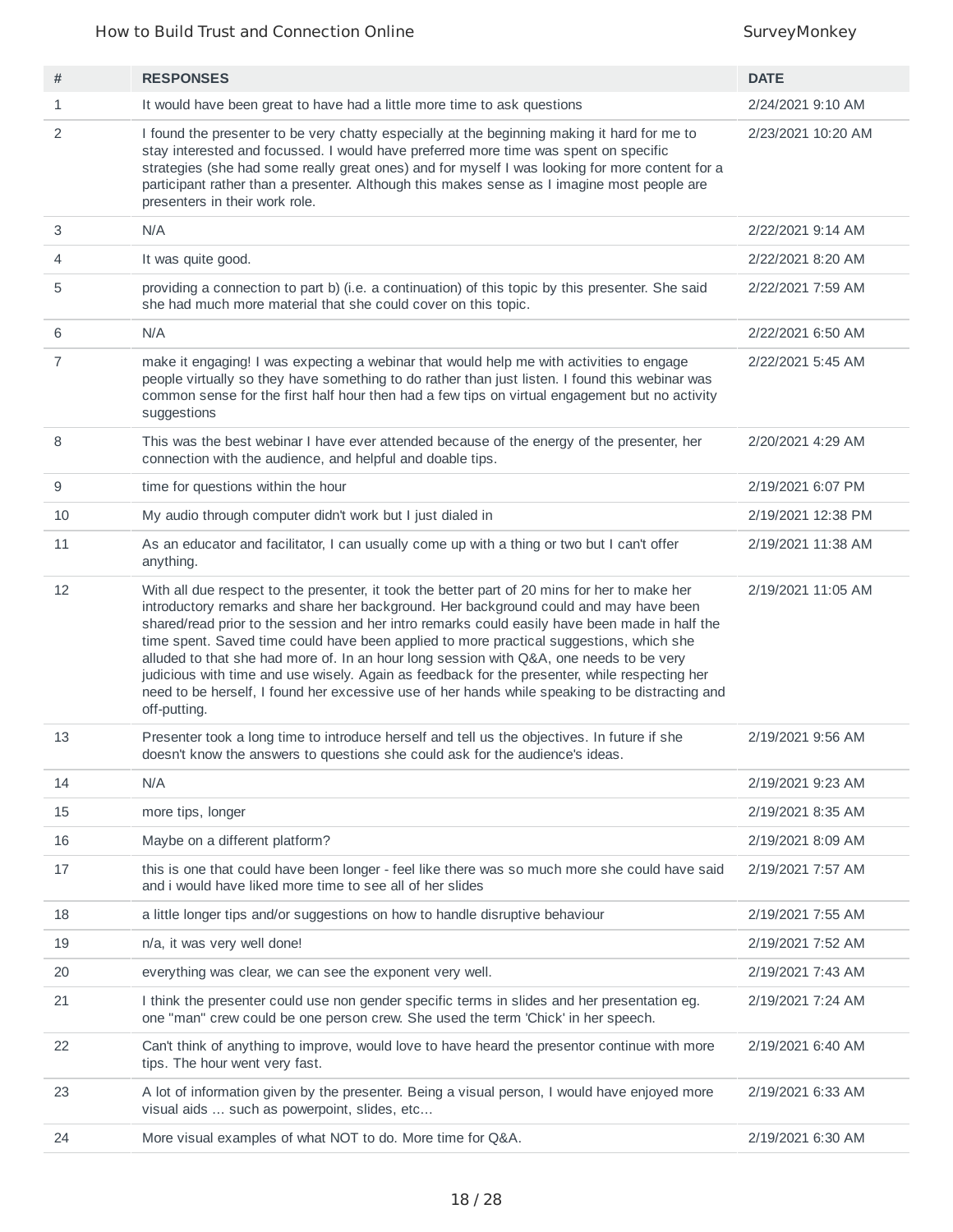### How to Build Trust and Connection Online SurveyMonkey SurveyMonkey 25 This was a great webinar. I would attend another with this speaker 2/19/2021 6:17 AM 26 I think it was perfect.... I could have handled a longer one with even more tips. 2/19/2021 6:09 AM 27 Video was lagging 2/19/2021 6:06 AM 28 NA 2/19/2021 5:41 AM 29 I was a little disappointed that it ran over time, as I had another meeting right at 2 and missed the questions. However, I thought the time in the webinar was well-utilized, and I'm looking forward to watching the Q&A back on the recording! So all in all, a pretty minor complaint :) 2/19/2021 5:37 AM 30 can't think of anything 2/19/2021 5:36 AM 31 I use a small laptop with a webcam and a computer monitor with no webcam. I watch everything on my monitor so it looks like I am not paying attention, how can I position my webcam near my monitor to appear engaged? 2/19/2021 5:22 AM 32 n/a 2/19/2021 5:19 AM 33 nothing 2/19/2021 5:18 AM 34 nil 2/19/2021 5:18 AM 35 I feel that the presenter had more knowledge to share than there was time for. Perhaps a longer webinar could have been offered. 2/19/2021 5:08 AM 36 More images for screen sharing. 2/19/2021 4:47 AM 37 If time allowed, give participants a list of things they would have like to learn about to help make it tailored to the audience. 2/19/2021 4:47 AM 38 With a few example videos instead of simply pictures. 2/19/2021 4:45 AM 39 Less bubbly presenter..... 2/19/2021 4:32 AM 40 I just had different expectations for the webinar. 2/19/2021 4:20 AM 41 I feel like it took a long time to get into the actual content, which meant we had to go over time to get to questions. So maybe cutting down some of preamble would be helpful in future webinars. When you only have an hour, you really have to maximize it. 2/19/2021 4:19 AM 42 One of the best could have been longer 2/18/2021 9:50 PM 43 I enjoyed her humour etc but felt like we could have gotten through a lot more material /tips if it was tightened up a little. 2/18/2021 9:46 PM 44 Have a webinar 2 for sharing tips. 2/18/2021 9:26 PM 45 I would like to see that actually work or "practice" it with the seminar leader 2/18/2021 6:38 PM 46 If it was longer. Was just getting into the quick tips and it ended 2/18/2021 6:05 PM 47 less talk, she spent 16 minutes talking about everything and being all over except what the webinar was supposed to actually focus on, then when she got to that she was fast, short and all over. 2/18/2021 5:29 PM 48 N/A 2/18/2021 4:32 PM 49 ??? 2/18/2021 4:31 PM 50 more time. she had to rush through some things, and we could have used more visual examples. 2/18/2021 4:05 PM 51 By minimizing the amount of talking at the beginning that could be applied to sharing more helpful tips as I find her simple yet realistic tips helpful. 2/18/2021 3:34 PM 52 it was fine 2/18/2021 3:27 PM 53 n/a 2/18/2021 3:19 PM 54 Better paced to answer questions within the time period 2/18/2021 3:11 PM

55 It could have been longer! 2/18/2021 2:57 PM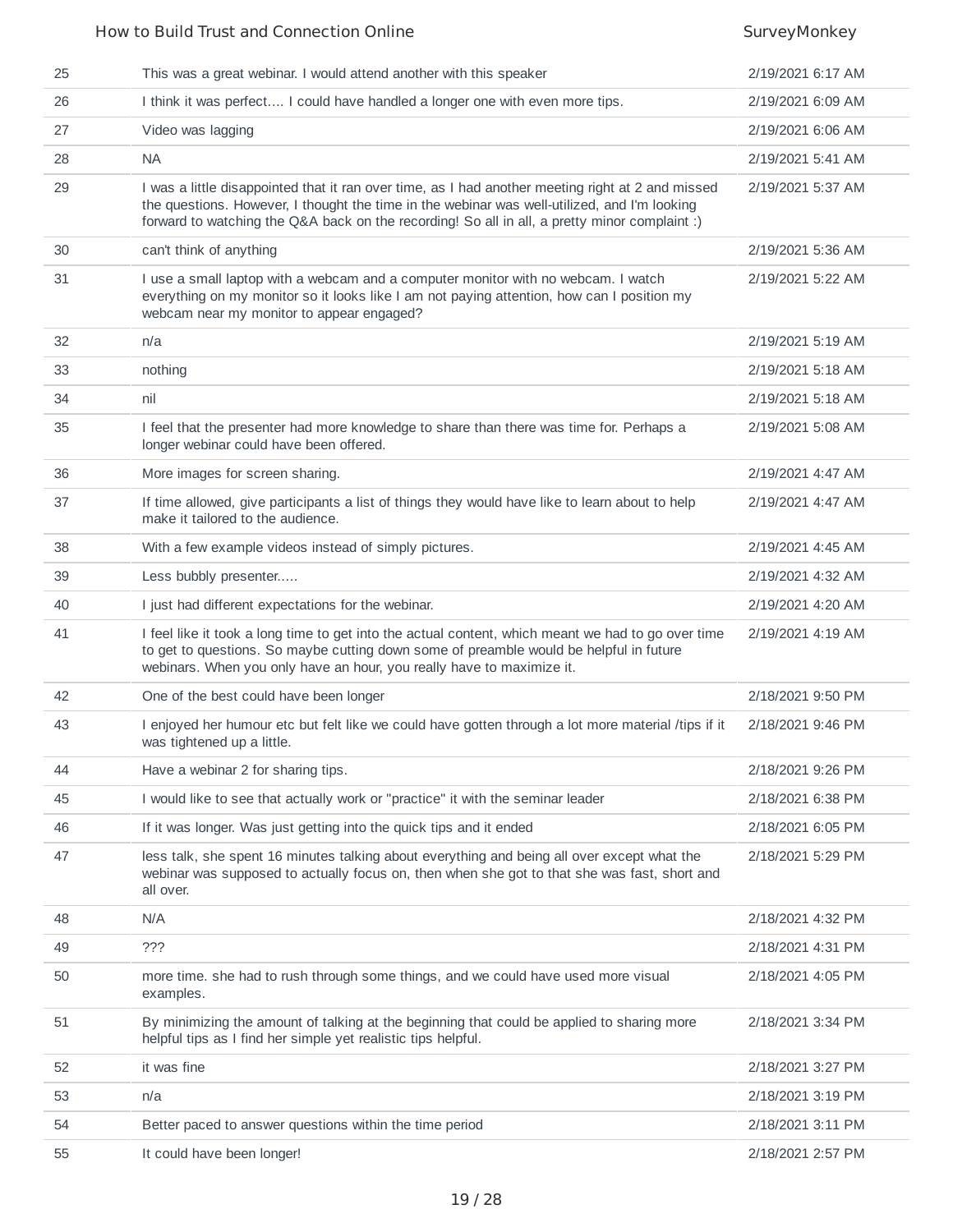| 56 | You can't build trust and confidence without engaging the participants and getting them to<br>communicate with each other. That this would be done without any communication (beside<br>chat) with the participants, that there was no breakout or any other engagement activity is<br>astonishing. Perhaps this is a defect of the platform -- in which event the speaker should have<br>refused to speak.                                                                                                                                                                                                                                                                                                                                                                                                                                                           | 2/18/2021 2:54 PM |
|----|-----------------------------------------------------------------------------------------------------------------------------------------------------------------------------------------------------------------------------------------------------------------------------------------------------------------------------------------------------------------------------------------------------------------------------------------------------------------------------------------------------------------------------------------------------------------------------------------------------------------------------------------------------------------------------------------------------------------------------------------------------------------------------------------------------------------------------------------------------------------------|-------------------|
| 57 | A couple of times Leah went on mute unexpectedly, not sure if it was just me. Add more links<br>to resources (podcasts, webpages, organizations,)                                                                                                                                                                                                                                                                                                                                                                                                                                                                                                                                                                                                                                                                                                                     | 2/18/2021 2:49 PM |
| 58 | Just the content felt a little basic for me. Maybe my expectations were too high. My biggest<br>comment though is that the first slide went over some "ways that we connect to people in<br>person". A lot of these ways were very ableist and one was a little racist. As an example Leah<br>said that maintaining eye contact with someone is how you know they are trustworthy. But<br>many autistic people don't maintain eye contact but that does not make them inherently<br>untrustworthy. Another example is she said that someone fidgeting is a sign they are<br>distressed. Again not true of many people especially neurodivergent folks. Lastly she said<br>being pale is an indicator of poor health and you should check in on a person. That only<br>applies to light skinned people and does not reflect and multicultural and inclusive workplace. | 2/18/2021 2:43 PM |
| 59 | More interaction maybe                                                                                                                                                                                                                                                                                                                                                                                                                                                                                                                                                                                                                                                                                                                                                                                                                                                | 2/18/2021 2:28 PM |
| 60 | Just about everything in the way this was presented seemed to negate the professed subject<br>of, 'how to build trust and connection online'. From the presenter's tee-shirt slogan, through her<br>facial expressions, the manic gesturing and movement to her exaggerated verbal delivery,<br>everything about this person screamed "phony, don't trust me". I can well believe she used to<br>sell franchises and maybe her style works for some people. Me, I wouldn't buy a franchise, or<br>anything else from her. Sorry, but you did nothing positive for your credibility by your choice of<br>this person as a presenter.                                                                                                                                                                                                                                   | 2/18/2021 2:28 PM |
| 61 | It was great as it was.                                                                                                                                                                                                                                                                                                                                                                                                                                                                                                                                                                                                                                                                                                                                                                                                                                               | 2/18/2021 2:25 PM |
| 62 | Speaking about break out rooms! More engagement with audience                                                                                                                                                                                                                                                                                                                                                                                                                                                                                                                                                                                                                                                                                                                                                                                                         | 2/18/2021 2:24 PM |
| 63 | nothing could be improved. it was great                                                                                                                                                                                                                                                                                                                                                                                                                                                                                                                                                                                                                                                                                                                                                                                                                               | 2/18/2021 2:20 PM |
| 64 | An interactive element could be helpful to see the content in practice                                                                                                                                                                                                                                                                                                                                                                                                                                                                                                                                                                                                                                                                                                                                                                                                | 2/18/2021 2:14 PM |
| 65 | Longer scheduled meeting as so much information and wanted more.                                                                                                                                                                                                                                                                                                                                                                                                                                                                                                                                                                                                                                                                                                                                                                                                      | 2/18/2021 2:14 PM |
| 66 | I would have indicated it was an extremely beginner session. I guess I was expecting<br>something geared towards middle managers with a some leadership experience.                                                                                                                                                                                                                                                                                                                                                                                                                                                                                                                                                                                                                                                                                                   | 2/18/2021 2:14 PM |
| 67 | Maybe the first part could be shortened and she didn't need to be quite so up beat and lively at<br>the beginning. I found the unrelenting cheerfulness and energy off-putting at the start and might<br>have left and missed the good stuff later on. She spent a bit long telling us what we didn't want<br>to do at the start.                                                                                                                                                                                                                                                                                                                                                                                                                                                                                                                                     | 2/18/2021 2:13 PM |
| 68 | It might be more fun on Zoom.                                                                                                                                                                                                                                                                                                                                                                                                                                                                                                                                                                                                                                                                                                                                                                                                                                         | 2/18/2021 2:12 PM |
| 69 | I would have enjoyed listening and learning for even longer.                                                                                                                                                                                                                                                                                                                                                                                                                                                                                                                                                                                                                                                                                                                                                                                                          | 2/18/2021 2:10 PM |
| 70 | I felt that the webinar was FAR too long for the content. For the tips I gleaned this could have<br>been a 5 minute video, or even an article to read instead of a video                                                                                                                                                                                                                                                                                                                                                                                                                                                                                                                                                                                                                                                                                              | 2/18/2021 2:07 PM |
| 71 | <b>NA</b>                                                                                                                                                                                                                                                                                                                                                                                                                                                                                                                                                                                                                                                                                                                                                                                                                                                             | 2/18/2021 2:06 PM |
| 72 | I just found a little bit lacking overall - there wasn't enough about how to keep your audience<br>engaged and inspired                                                                                                                                                                                                                                                                                                                                                                                                                                                                                                                                                                                                                                                                                                                                               | 2/18/2021 2:06 PM |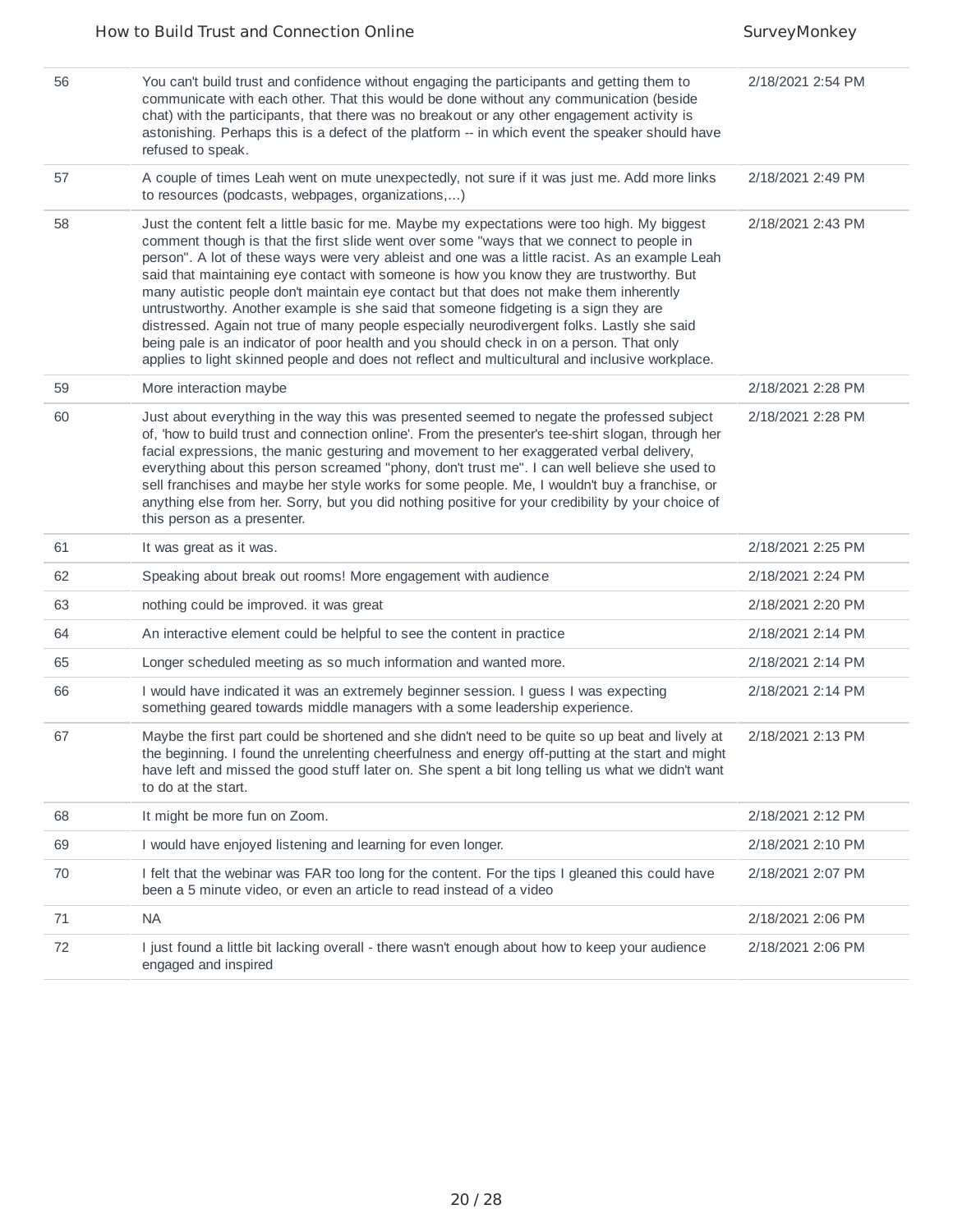## Q9 Do you have any suggestions for future webinar topics?

Answered: 41 Skipped: 73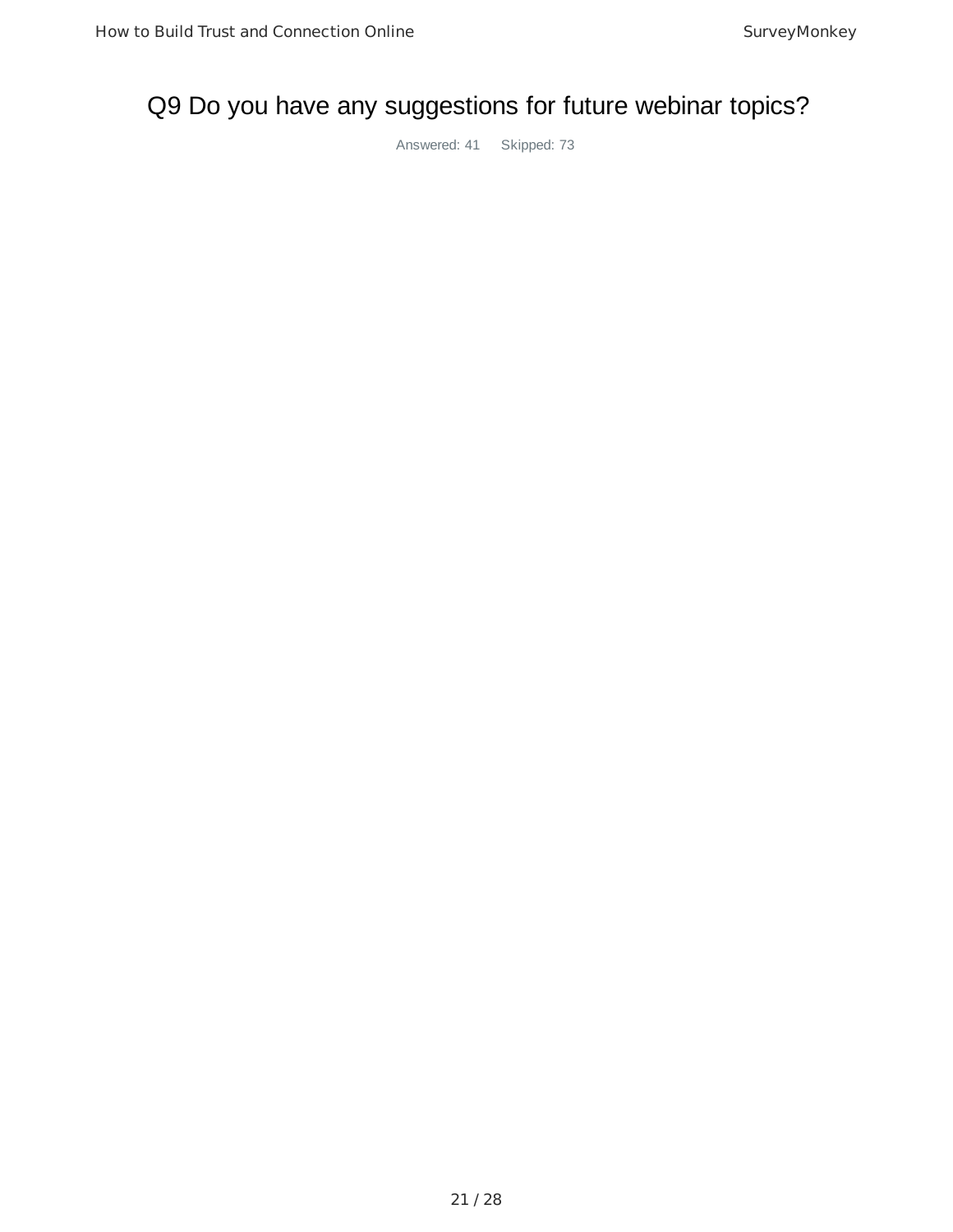## How to Build Trust and Connection Online SurveyMonkey

| #  | <b>RESPONSES</b>                                                                                                                                                                                                                                                                                                                                                | <b>DATE</b>        |
|----|-----------------------------------------------------------------------------------------------------------------------------------------------------------------------------------------------------------------------------------------------------------------------------------------------------------------------------------------------------------------|--------------------|
| 1  | More topics similar to this one!                                                                                                                                                                                                                                                                                                                                | 2/22/2021 9:14 AM  |
| 2  | How to better facilitate/chair meetings on Zoom.                                                                                                                                                                                                                                                                                                                | 2/22/2021 6:50 AM  |
| 3  | How to deal with zoom overload                                                                                                                                                                                                                                                                                                                                  | 2/22/2021 5:45 AM  |
| 4  | dealing with dishonest people                                                                                                                                                                                                                                                                                                                                   | 2/19/2021 6:07 PM  |
| 5  | Keep doing what you have been doing. I'm so grateful for these learning opportunities. And this<br>particular workshop, on this incredibly relevant topic, is so helpful.                                                                                                                                                                                       | 2/19/2021 11:38 AM |
| 6  | More the merrier.                                                                                                                                                                                                                                                                                                                                               | 2/19/2021 11:05 AM |
| 7  | One of the best and cheapest ways of learning how to speak professionally on ZOOM is<br>through Toastmasters. TM is inexpensive and available to anyone with a computer or cell<br>phone. It is possible to learn not only how to present on ZOOM but how to organize webinars,<br>workshops and conferences and how to chair online meetings.                  | 2/19/2021 9:56 AM  |
| 8  | <b>No</b>                                                                                                                                                                                                                                                                                                                                                       | 2/19/2021 9:23 AM  |
| 9  | not at the moment                                                                                                                                                                                                                                                                                                                                               | 2/19/2021 8:35 AM  |
| 10 | having hard conversations with staff, health and wellness in the work place                                                                                                                                                                                                                                                                                     | 2/19/2021 8:09 AM  |
| 11 | $I$ do not                                                                                                                                                                                                                                                                                                                                                      | 2/19/2021 7:52 AM  |
| 12 | More Webinar workshop like that                                                                                                                                                                                                                                                                                                                                 | 2/19/2021 7:43 AM  |
| 13 | None come to mind at the moment                                                                                                                                                                                                                                                                                                                                 | 2/19/2021 7:24 AM  |
| 14 | Presenters that provided practical and simple ideas to implement and handle today's<br>challenges for services delivery                                                                                                                                                                                                                                         | 2/19/2021 6:53 AM  |
| 15 | More visual aids to help those of us who are visual retain more information.                                                                                                                                                                                                                                                                                    | 2/19/2021 6:33 AM  |
| 16 | I would love to see something on designing engaging and interactive online trainings                                                                                                                                                                                                                                                                            | 2/19/2021 5:37 AM  |
| 17 | no                                                                                                                                                                                                                                                                                                                                                              | 2/19/2021 5:36 AM  |
| 18 | n/a                                                                                                                                                                                                                                                                                                                                                             | 2/19/2021 5:19 AM  |
| 19 | no                                                                                                                                                                                                                                                                                                                                                              | 2/19/2021 5:08 AM  |
| 20 | None at this time.                                                                                                                                                                                                                                                                                                                                              | 2/19/2021 4:47 AM  |
| 21 | I would like to see a webinar on real examples of how to measure the ROI on marketing for<br>your event sponsors.                                                                                                                                                                                                                                               | 2/19/2021 4:45 AM  |
| 22 | I would love a webinar on effective communication on social media.                                                                                                                                                                                                                                                                                              | 2/19/2021 4:20 AM  |
| 23 | Keep going with these good useful webinars                                                                                                                                                                                                                                                                                                                      | 2/18/2021 9:50 PM  |
| 24 | Have a webinar 2 for sharing tips.                                                                                                                                                                                                                                                                                                                              | 2/18/2021 9:26 PM  |
| 25 | Yes - How to better engage people in the virtual world and how to better manage donors.                                                                                                                                                                                                                                                                         | 2/18/2021 5:29 PM  |
| 26 | Not currently                                                                                                                                                                                                                                                                                                                                                   | 2/18/2021 4:32 PM  |
| 27 | $\tilde{?}$                                                                                                                                                                                                                                                                                                                                                     | 2/18/2021 4:31 PM  |
| 28 | I'm not sure if you've already done these topics: Self-care and Wellbeing, Nutrition and Health,<br>Diversity and Allyship, Personal Development, Presenting and Speaking in Public/Virtual<br>Platforms, How to provide meaningful counselling on virtual platforms to Families and Youth,<br>and similar to today's presentation Professional Zoom Etiquette. | 2/18/2021 3:34 PM  |
| 29 | not at this time                                                                                                                                                                                                                                                                                                                                                | 2/18/2021 3:27 PM  |
| 30 | n/a                                                                                                                                                                                                                                                                                                                                                             | 2/18/2021 3:19 PM  |
| 31 | Not at this time                                                                                                                                                                                                                                                                                                                                                | 2/18/2021 3:11 PM  |
| 32 | Increase the time to 75 minutes. This would allow for more questions.                                                                                                                                                                                                                                                                                           | 2/18/2021 2:57 PM  |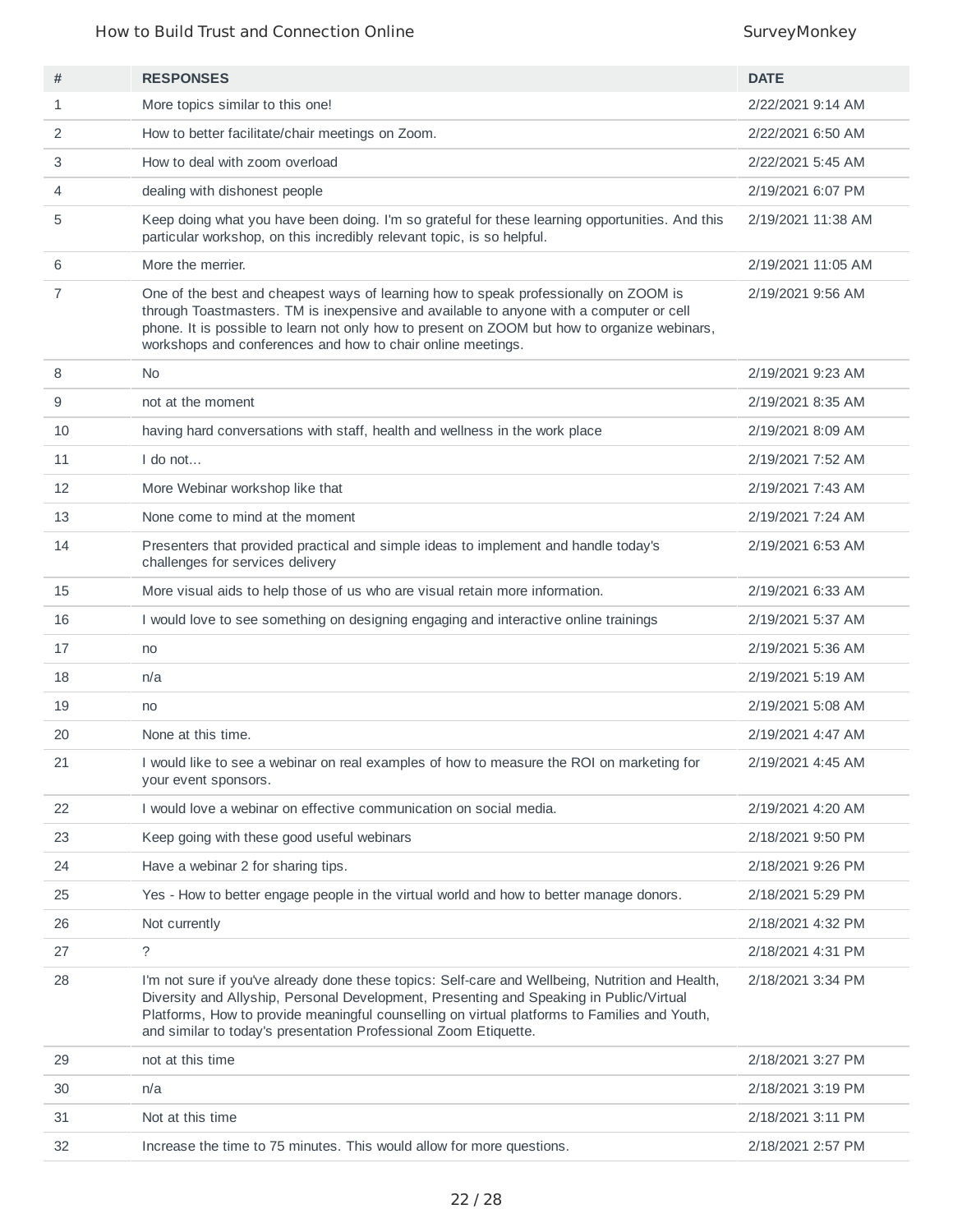|    | How to Build Trust and Connection Online                                                                                                                                                                                                                                                                                          | SurveyMonkey      |
|----|-----------------------------------------------------------------------------------------------------------------------------------------------------------------------------------------------------------------------------------------------------------------------------------------------------------------------------------|-------------------|
| 33 | The problem is that teachers (like me) enjoy presentation and think that their personalities are<br>enough to engage the audience. In most cases, this is not true. Building confidence and trust<br>requires participants communicating with other participants as well as with the<br>teacher/facilitator and not just by text. | 2/18/2021 2:54 PM |
| 34 | Not off the top of my head sorry.                                                                                                                                                                                                                                                                                                 | 2/18/2021 2:43 PM |
| 35 | Avoid cliche 'promotion-style' presenters, they can poison ANY topic, no matter how<br>'knowledgeable' they may be. I know this does not speak to 'topics' but, hey I really am not<br>up for a repeat of anything like this.                                                                                                     | 2/18/2021 2:28 PM |
| 36 | Not at the moment                                                                                                                                                                                                                                                                                                                 | 2/18/2021 2:25 PM |
| 37 | Ideas for engaging webinars for youth!                                                                                                                                                                                                                                                                                            | 2/18/2021 2:24 PM |
| 38 | None                                                                                                                                                                                                                                                                                                                              | 2/18/2021 2:14 PM |
| 39 | How to set up and host a Zoom meeting? (Full zoom capabilities/settings)                                                                                                                                                                                                                                                          | 2/18/2021 2:14 PM |
| 40 | Anything on on-line communication and strategy.                                                                                                                                                                                                                                                                                   | 2/18/2021 2:13 PM |
| 41 | Staff training over Zoom                                                                                                                                                                                                                                                                                                          | 2/18/2021 2:07 PM |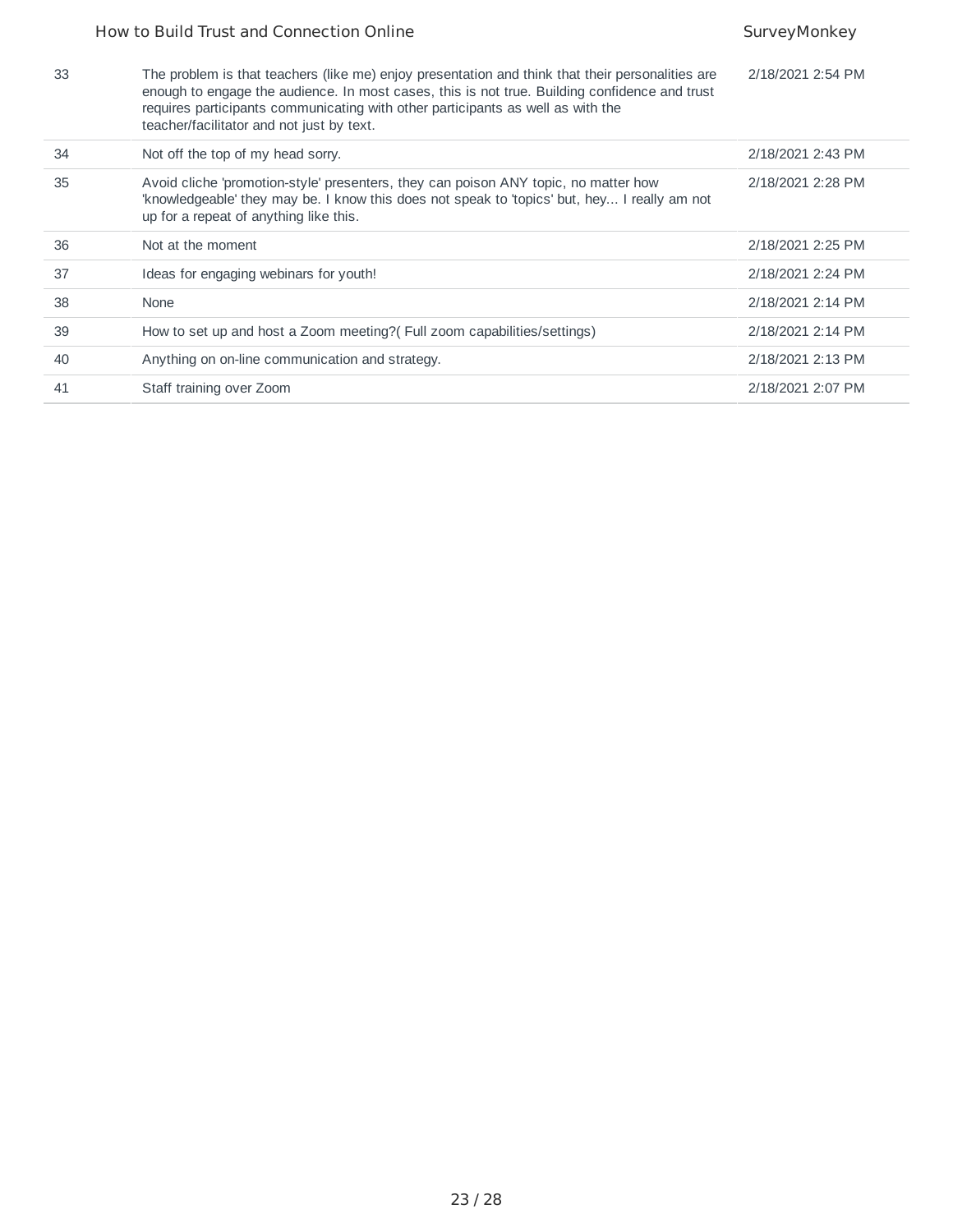

| <b>ANSWER CHOICES</b>                                            | <b>RESPONSES</b> |          |
|------------------------------------------------------------------|------------------|----------|
| Employed in the nonprofit sector                                 | 76.15%           | 83       |
| Employed elsewhere but wanting to switch to the nonprofit sector | 1.83%            | 2        |
| Unemployed                                                       | 2.75%            | 3        |
| A student                                                        | 0.00%            | $\Omega$ |
| A volunteer                                                      | 8.26%            | 9        |
| Other                                                            | 14.68%           | 16       |
| Total Respondents: 109                                           |                  |          |

## Q10 Presently, I am (check all that apply):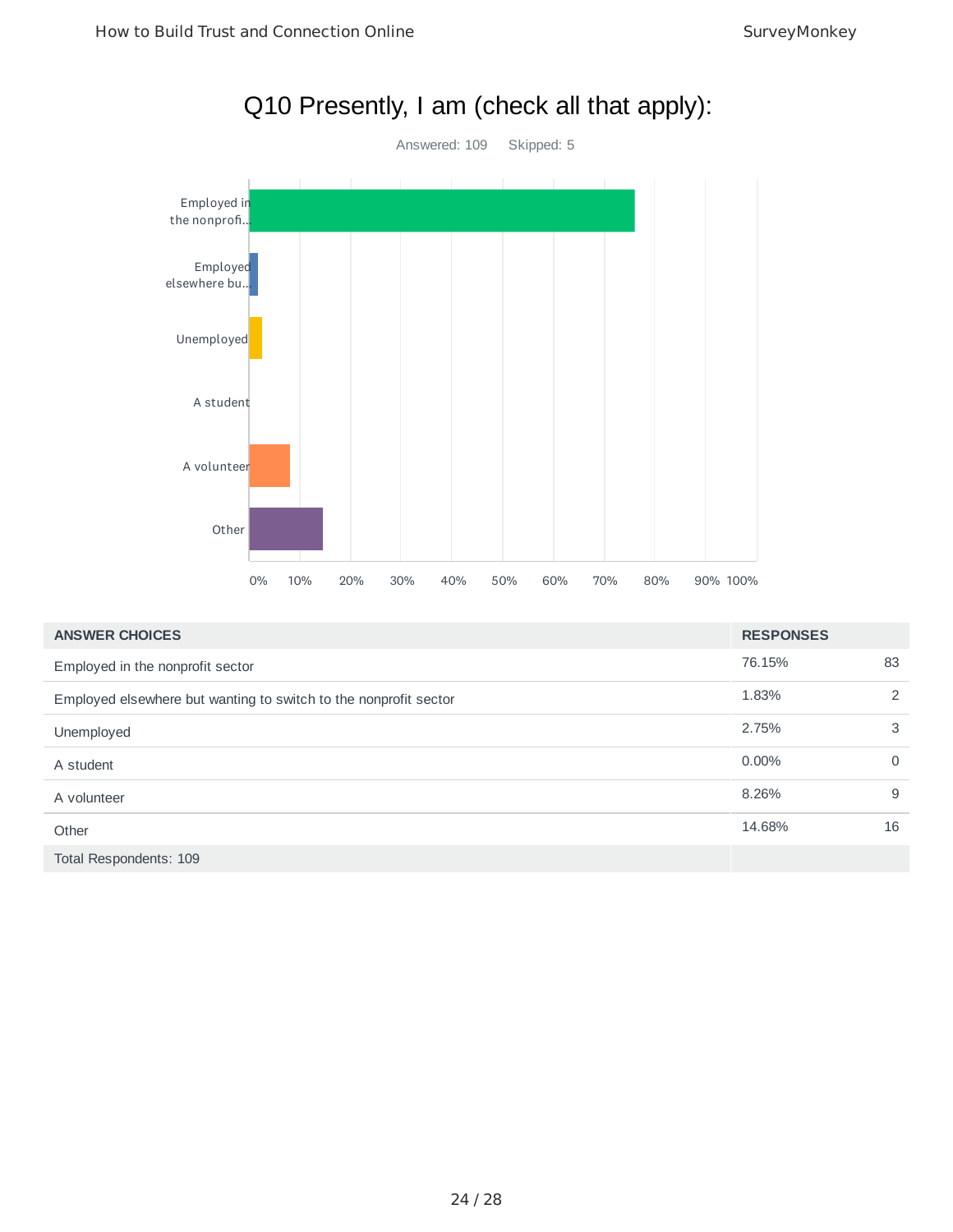

| <b>ANSWER CHOICES</b> | <b>RESPONSES</b> |                |
|-----------------------|------------------|----------------|
| 25 or under           | 3.70%            | $\overline{4}$ |
| 26-40                 | 18.52%           | 20             |
| 41-54                 | 34.26%           | 37             |
| $55+$                 | 43.52%           | 47             |
| <b>TOTAL</b>          |                  | 108            |

### 25 / 28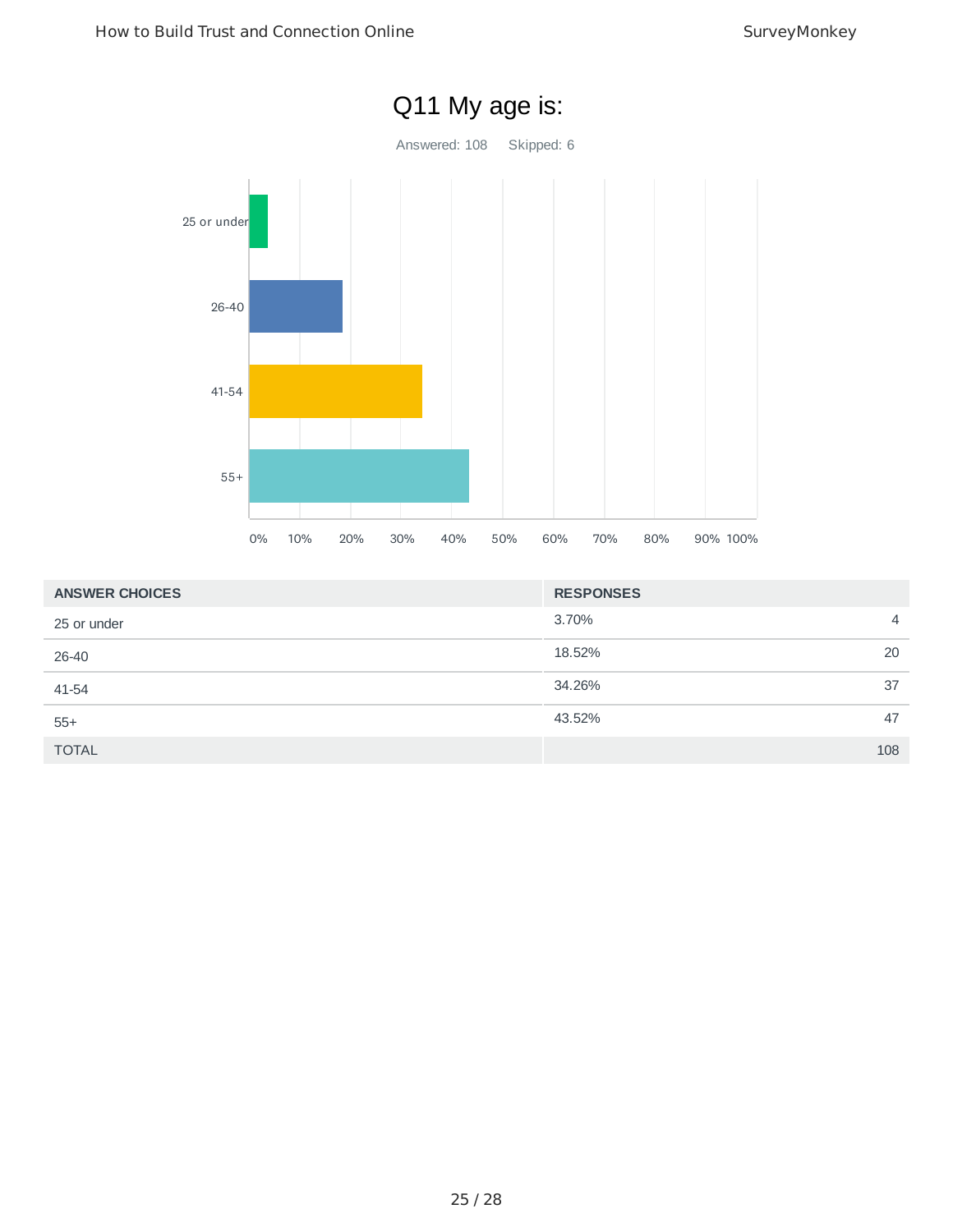## Q12 Any other comments or questions? If you'd like us to contact you about your comments, please leave your name and email address. Thanks very much for all of your feedback.

Answered: 43 Skipped: 71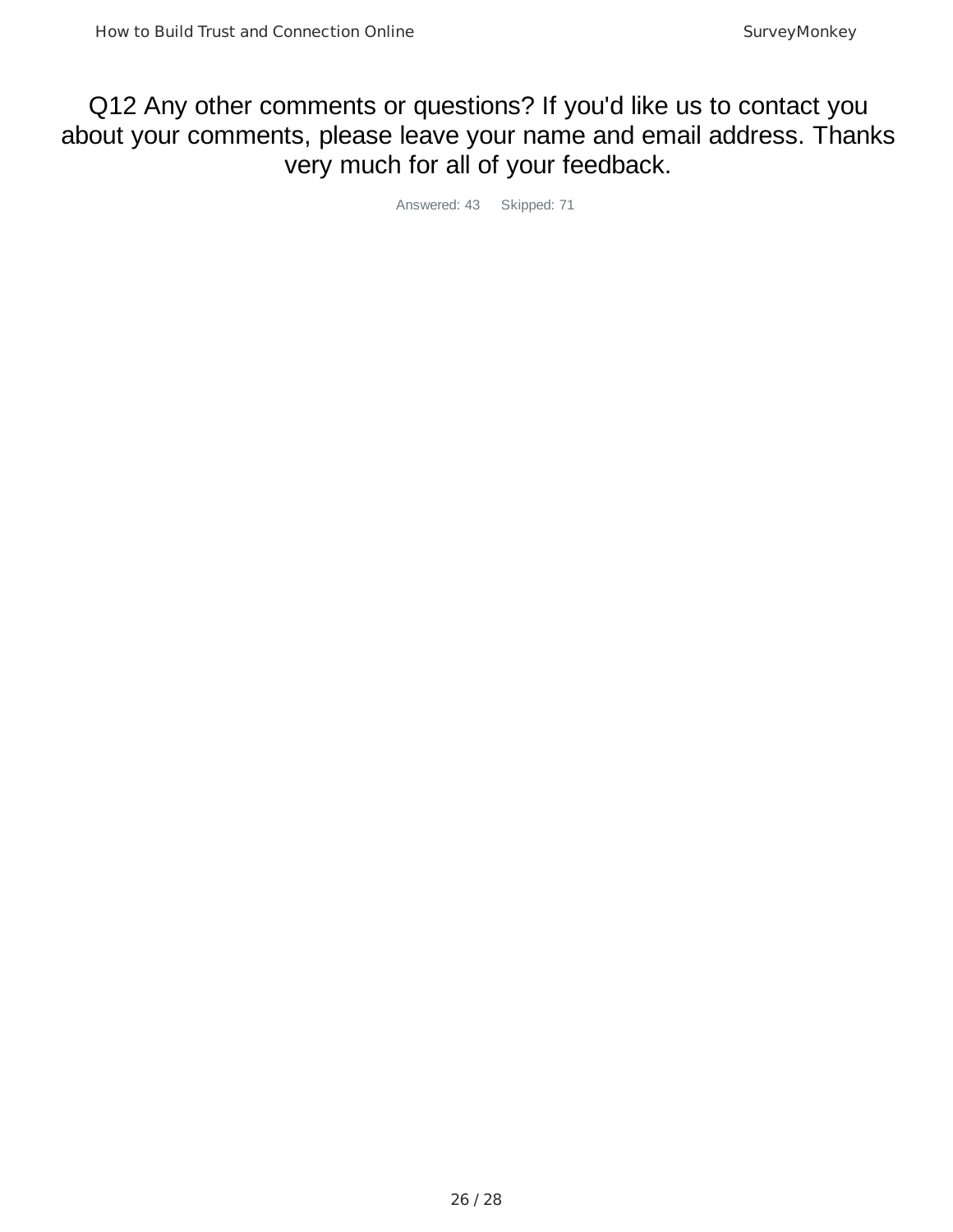How to Build Trust and Connection Online SurveyMonkey

| #  | <b>RESPONSES</b>                                                                                                                                                                                                                                                                                                  | <b>DATE</b>        |
|----|-------------------------------------------------------------------------------------------------------------------------------------------------------------------------------------------------------------------------------------------------------------------------------------------------------------------|--------------------|
| 1  | I really loved this webinar and appreciate having the opportunities to join webinars that Charity<br>Village offers.                                                                                                                                                                                              | 2/24/2021 9:10 AM  |
| 2  | N/a                                                                                                                                                                                                                                                                                                               | 2/22/2021 9:14 AM  |
| 3  | Thank you! well-done!                                                                                                                                                                                                                                                                                             | 2/22/2021 8:20 AM  |
| 4  | No.                                                                                                                                                                                                                                                                                                               | 2/22/2021 6:50 AM  |
| 5  | Maybe use a platform that can help participants engage more? However I am extremely<br>thankful for these webinars and the fact they are free charity village is awesome! Thank you!                                                                                                                              | 2/22/2021 5:46 AM  |
| 6  | stephendgregory@hotmail.com on the whole a positive experience and i'm glad i attended                                                                                                                                                                                                                            | 2/19/2021 6:08 PM  |
| 7  | Thanks for all of the work that you are doing to bring us new and relevant learning opportunities<br>and, more, to keep our nonprofit sector connected during these difficult times. :)                                                                                                                           | 2/19/2021 11:39 AM |
| 8  | Much appreciate these free webinars by CV. Thankyou                                                                                                                                                                                                                                                               | 2/19/2021 11:06 AM |
| 9  | Thanks for offering this webinar and ongoing education.                                                                                                                                                                                                                                                           | 2/19/2021 9:56 AM  |
| 10 | Thank you for a great webinar.                                                                                                                                                                                                                                                                                    | 2/19/2021 9:23 AM  |
| 11 | Thank you for this great training - would love to hear more from her                                                                                                                                                                                                                                              | 2/19/2021 7:57 AM  |
| 12 | Thank you so much. presentation was nice, offered a lot of tools to implement in online<br>Programs/Group or Workshops and help me to improve my online skills, in terms of<br>create/build connections online. Thank you.                                                                                        | 2/19/2021 7:45 AM  |
| 13 | Thank you, I will look for more Charity Village webinars. I enjoyed this one!                                                                                                                                                                                                                                     | 2/19/2021 7:24 AM  |
| 14 | Leah Coss was excellent!                                                                                                                                                                                                                                                                                          | 2/19/2021 6:09 AM  |
| 15 | I feel I gained what I wanted and so much more from Leah's presentation. Thank you!                                                                                                                                                                                                                               | 2/19/2021 5:42 AM  |
| 16 | Thank you very much for providing this service! Much appreciated!                                                                                                                                                                                                                                                 | 2/19/2021 5:38 AM  |
| 17 | This was one of the best webinars I've attended in months! Thanks so much for hosting it.                                                                                                                                                                                                                         | 2/19/2021 5:38 AM  |
| 18 | great webinar and presenter                                                                                                                                                                                                                                                                                       | 2/19/2021 5:38 AM  |
| 19 | Thank you for offering this webinar!                                                                                                                                                                                                                                                                              | 2/19/2021 5:08 AM  |
| 20 | Thank you for setting up free webinars.                                                                                                                                                                                                                                                                           | 2/19/2021 4:48 AM  |
| 21 | Thank you for making this available. Incredibly helpful tips and just wanted to lean even more<br>in the time we had with her. :)                                                                                                                                                                                 | 2/18/2021 9:47 PM  |
| 22 | When I connected I could not hear any sound. So I disconnected and tried again. Same thing.<br>After disconnecting and connecting again I got the message that the webinar was full. So I<br>listened to the recording. The email I got thanked me for attending even though I couldn't in the<br>end. Thank you. | 2/18/2021 9:29 PM  |
| 23 | well done!                                                                                                                                                                                                                                                                                                        | 2/18/2021 7:47 PM  |
| 24 | No                                                                                                                                                                                                                                                                                                                | 2/18/2021 4:33 PM  |
| 25 | Thanks                                                                                                                                                                                                                                                                                                            | 2/18/2021 4:31 PM  |
| 26 | Best learning webinar I have seen in a long time. Will definitely share this recording with other<br>staff. Good solid info.                                                                                                                                                                                      | 2/18/2021 3:55 PM  |
| 27 | I thoroughly enjoyed this webinar and look forward to more from Charity Village. Thank you for<br>providing such a valuable webinar.                                                                                                                                                                              | 2/18/2021 3:35 PM  |
| 28 | Thank you so much for this series!!                                                                                                                                                                                                                                                                               | 2/18/2021 3:26 PM  |
| 29 | I really enjoyed this presentation. Big kudos to the presenter.                                                                                                                                                                                                                                                   | 2/18/2021 3:19 PM  |
| 30 | Thank you for providing a great learning opportunity! I've already forwarded the recording to a<br>colleague at my organization.                                                                                                                                                                                  | 2/18/2021 2:57 PM  |